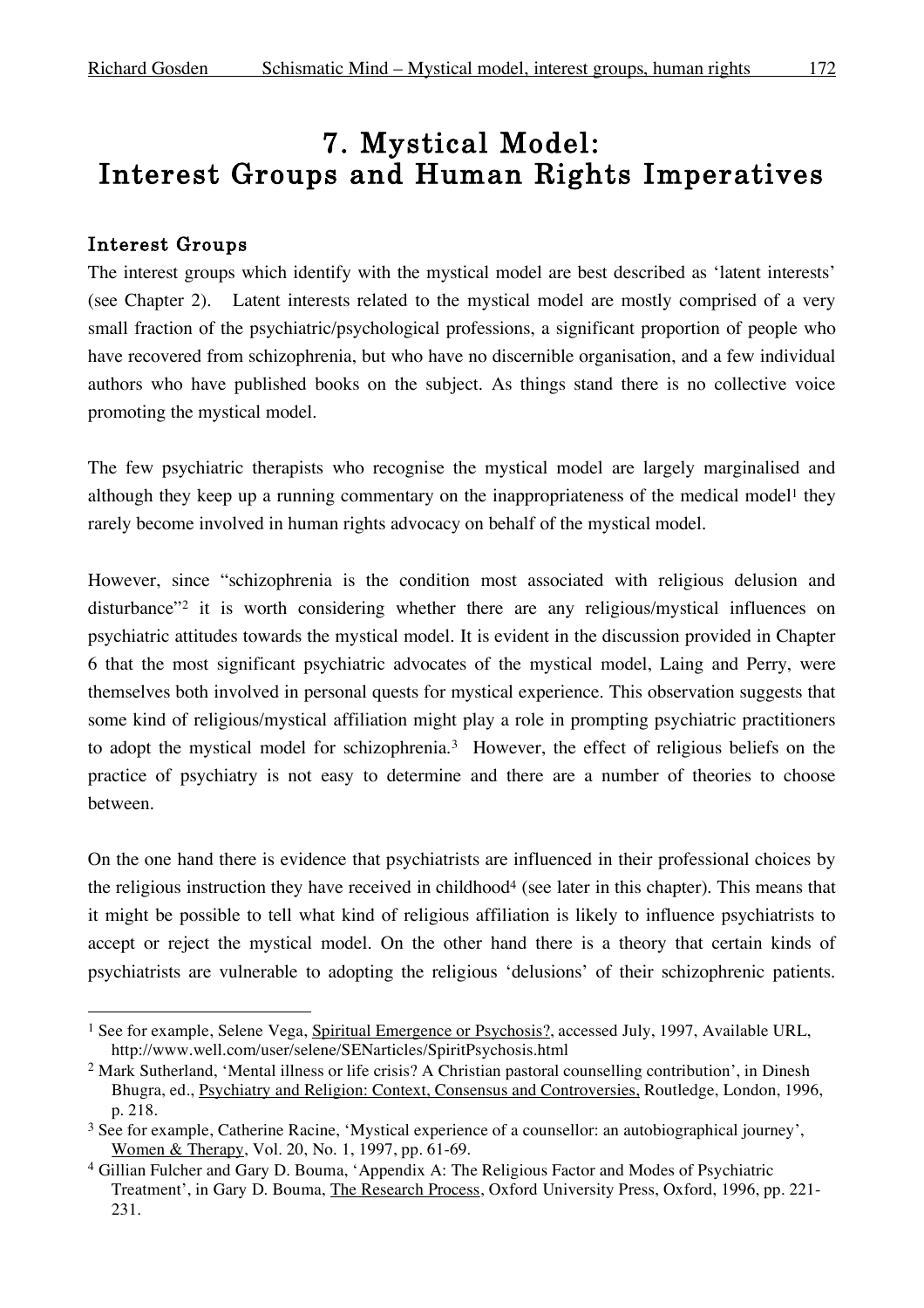This theory suggests that some psychiatrists might only adopt the mystical model after they have been in contact with schizophrenics and therefore any mystical affiliation might be derived indirectly from schizophrenia itself. This theory will be discussed first.

In an essay first published in 1962 a psychoanalyst named Leslie H. Farber wrote about the special hazards that he thought attend therapeutic work with schizophrenics. Farber's insights might help to cast some light on Laing's retreat from psychiatric practice into Buddhist meditation. Farber divided therapists who work with schizophrenics into three groups: "the young, the old and the vagabonds". 5

The vagabonds are a special class of therapist who have charismatic qualities, very little theory, and who don't last very long. Farber did not find the vagabonds very interesting and instead concentrated his attention on the other two groups — the young and the old. What interested him about these two groups was that he found they both shared the same common denominator of despair at the futility of their efforts to return schizophrenic patients to normal. He argued that there is a special danger that arises for both young and old therapists when this despair goes unacknowledged. When it is unacknowledged subtle changes are wrought on the personality of the therapist.

For the young therapist the despair-induced changes are likely to take the form of a kind of burnout in which the therapist moves on into private practice and arranges his or her professional life so as to avoid further contact with schizophrenics. For the older therapist a more subtle danger lurks when the therapist tries to deal with his or her despair by turning the patient into a kind of oracle. When this happens the patient/therapist roles may subtly reverse.

Should the therapist forget the degree to which he has supplied meaning to a patient unable to provide any for himself, he may come to regard the schizophrenic as a sort of oracle with whom he sits each day  $-$  a truly ragged oracle, untutored, unverbal and naturally unappreciated, who has the rare power to cut through the usual hypocrisies and pretensions of ordinary life, thereby arriving at some purely human meaning. His illness now appears as an appropriate response to the impurities in the therapist's heart, even to the deceits and contradictions of the world in which he lives. 6

Farber was not in sympathy with the mystical model for schizophrenia, nor was he writing with Laing in mind, since he first wrote about the problem of therapist-despair almost a decade before Laing retired from psychiatry. Nevertheless, he provides a convenient explanation for the process of

<sup>&</sup>lt;sup>5</sup> Leslie H. Farber, 'Schizophrenia and the mad psychotherapist', in Robert Boyers and Robert Orrill, eds., Laing and Anti-Psychiatry, Penguin, Harmondsworth, 1972, p. 79.

 $6$  Ibid., p. 92.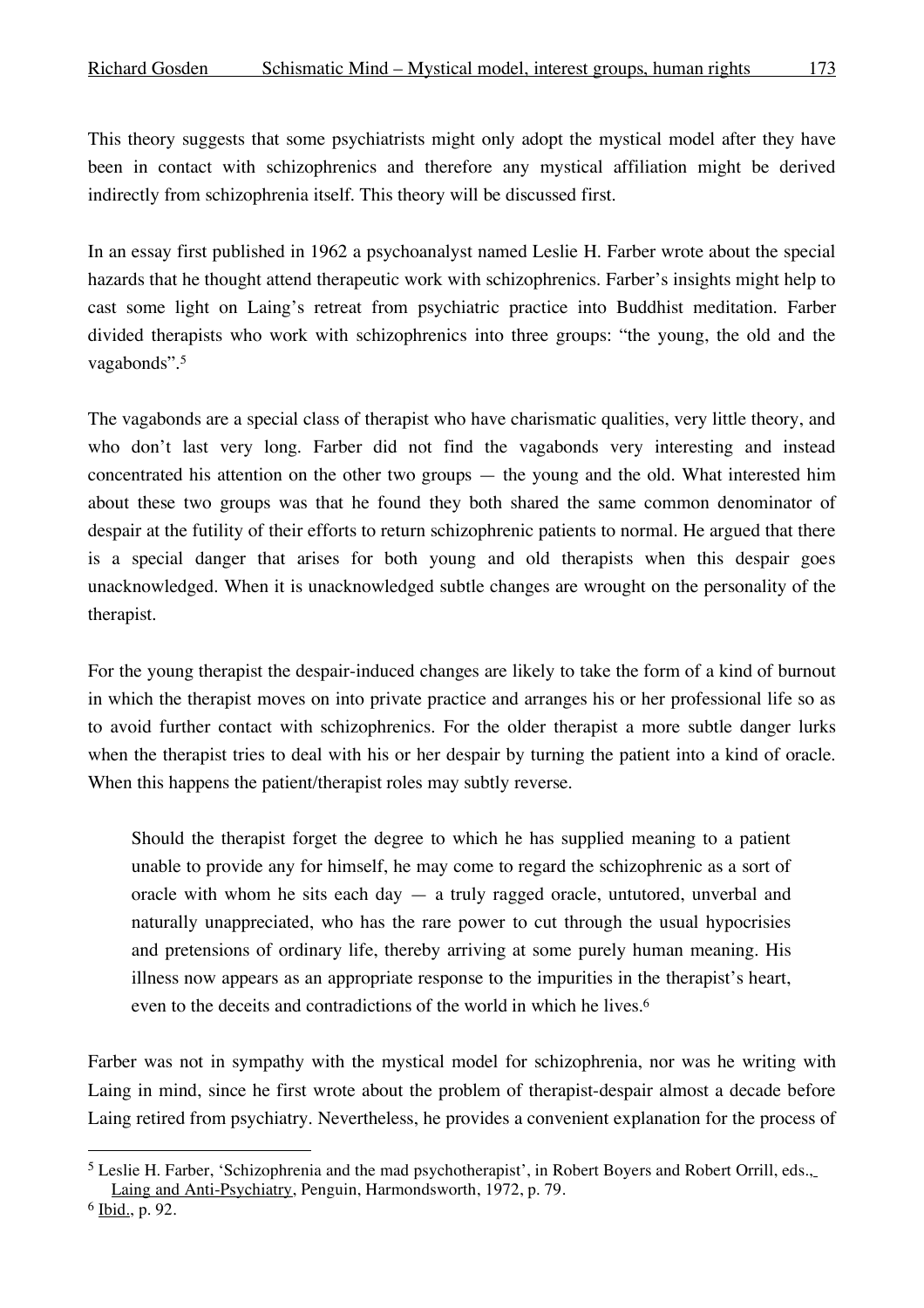transformation which overtook Laing. Putting aside for this discussion the possibility that Laing may have been best suited to the category of "vagabond", using Farber's description of the at-risk older therapist, it is possible to speculate that Laing's earlier research into family stress as the cause of schizophrenia led to him despairing over finding therapies that would lead to a cure. The despair went unacknowledged and, in order to deal with it, he began to view the schizophrenic experience in a positive light, as being a mystical journey. This in turn caused Laing to convert his patients into oracles, which reversed the patient/therapist roles. At this point Laing became a mystical novice and, after a suitable period of instruction, he embarked upon his own mystical journey into Buddhism.

However, the mystical experience of the patient is not the only religious element that can influence the relationship between the patient and the therapist. There is also scope for considering the religious upbringing of the therapist and whether it influences the explanatory model and treatment a psychiatrist chooses to apply to schizophrenia. A connection between religious affiliation and choice of treatment was apparent amongst psychiatric practitioners as far back as the early 19th century. The 'moral treatment' devised by

the Englishman Tuke's orientation to psychiatry was very much shaped by his Quaker origins. His asylum would be a religious community: The Retreat would serve as .... a moral and religious segregation which sought to reconstruct around madness a milieu as much as possible like that of the Community of Quakers. 7

Fulcher and Bouma argue that even in the late 20th century religion, still plays a significant role in the attitudes psychiatrists have towards their patients. A survey they conducted amongst Melbourne psychiatrists provides strong confirmation of this position. Their survey covered 74% of all the psychiatrists who practised in the city. They hypothesised beforehand that the differing theological perspectives of the Catholic, Protestant and Jewish faiths would differently condition the psychiatrists who were raised in these religions and that this would be reflected in their choice of treatments.

The essential differences they were looking for in psychiatric practice were concerned with somatic versus talking forms of therapy. All of the somatic therapies, and most of the talking therapies, used for schizophrenia fall within the medical model. Any psychiatrist who handles schizophrenia from within the mystical model will, of necessity, be found amongst the talking therapists.

 <sup>7</sup> M. Foucault, Madness and Civilisation: <sup>A</sup> History of Insanity in the Age of Reason, Tavistock Publications, London, 1971, p. 243, quoted in Fulcher and Bouma, op.cit., p. 221.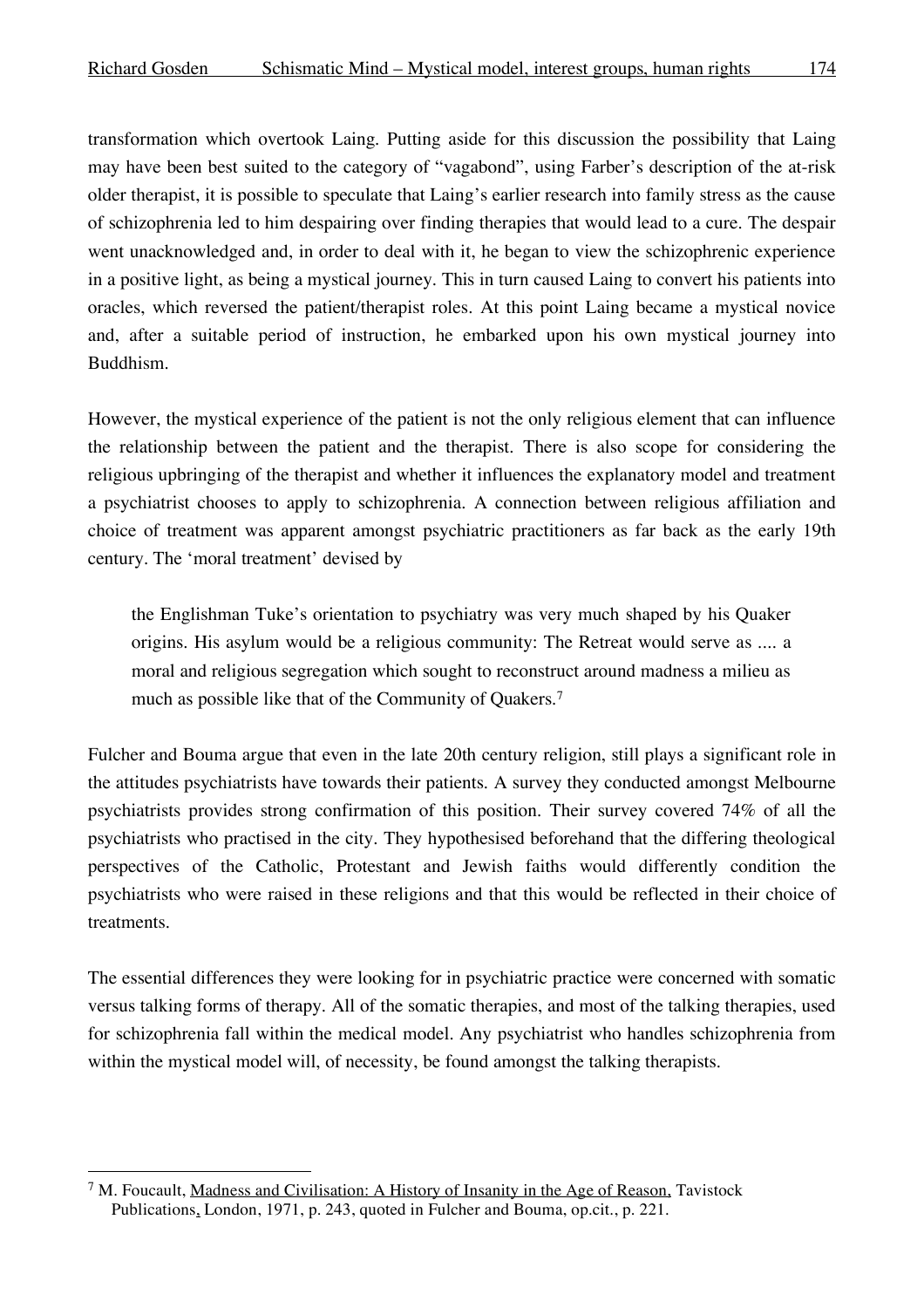Fulcher and Bouma's hypothesis argued that when psychiatrists were conditioned by religious upbringing to believe in a locus of control for human experience which is external to the individuals concerned then these psychiatrists would be disinclined to encourage patients to take personal responsibility for their mental state by using talking therapy. These psychiatrists would be religiously conditioned to use somatic therapies instead. The opposite was hypothesised for psychiatrists who had been conditioned to believe in an internal locus of control relying on personal responsibility.

After examining theological perspectives the researchers argued, in relation to the external/internal dichotomy, "that both Protestantism and Judaism are paradoxical here, whereas Roman Catholicism much more clearly places the locus of responsibility as external to the individual".8 This observation led to a prediction that Catholic psychiatrists would favour somatic forms of treatment while Jewish and Protestant psychiatrists would prove to be statistically ambivalent in their choices of treatment. The result of the survey was that 100% of Catholic psychiatrists, 53.3% of Jewish psychiatrists and 55.5% of Protestant psychiatrists practised somatic forms of treatment.

The researchers concluded that their "study of Melbourne psychiatrists has demonstrated the influence of religious upbringing on practitioners' choice of work style".9 Since the application of somatic treatments, like drug therapies, are anathema to the mystical model of schizophrenia the results of this survey indicate that certain types of religious upbringing, most especially Catholicism, are likely to predispose psychiatrists against using therapies that might be conducive with the mystical model.

Apart from the few professional therapists and authors who identify with the mystical model the main body of support is from people who have recovered from psychosis.10 These psychiatric survivors, however, are confronted with a number of disadvantages when they try to become proponents of the mystical model. The most important of these obstacles is that, as diagnosed schizophrenics, individual survivors have very little credibility in public forums as interpreters of abnormal mental phenomena.11 This is particularly true when the interpretation involves something as culturally marginalised as mystical experience. Advocacy of the mystical model by a person who bears the stigma of a mental illness label is easily dismissed as delusions and may simply provide further evidence of the person's madness.12

 <sup>8</sup> Fulcher and Bouma, op.cit., p. 226.

<sup>9</sup> Ibid., p. 229.

<sup>&</sup>lt;sup>10</sup> See for example, Seth Farber, Madness, Heresy, and the Rumor of Angels, Open Court, Chicago, 1993.

<sup>&</sup>lt;sup>11</sup> Louis A. Sass, 'Heidegger, Schizophrenia and the Ontological Difference', Philosophical Psychology, 1992, Vol. 5, No. 2, 1992, pp. 109-133.

<sup>&</sup>lt;sup>12</sup> Michael A. Thalbourne and Peter S. Delin, 'A common thread underlying belief in the paranormal, creative personality, mystical experience and psychopathology', The Journal of Parapsychology, Vol. 58, No. 1, March, 1994, pp. 3-39.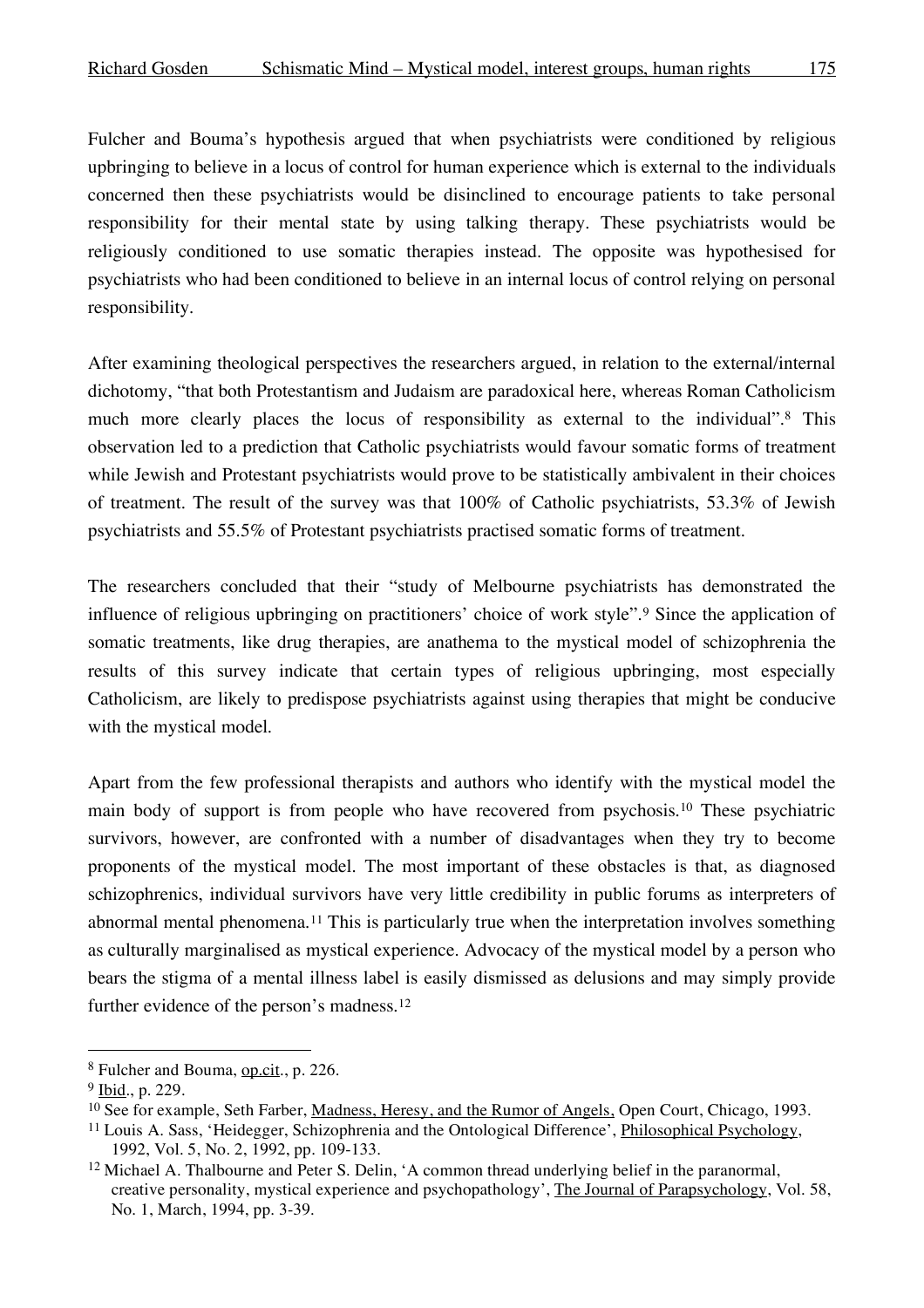In Perry's description of Diabasis, the centre in San Francisco where he applied the mystical model to treatment, he emphasised the importance for a person experiencing schizophrenic symptoms not to emerge from the altered state of consciousness before the psychosis had run its natural course.13 He claimed a near perfect success rate for his method and said that when people had their schizophrenia handled as a mystical experience their lives afterwards became richer and more meaningful than they had been before. Considering that the drug treatment used in response to the medical model is intended to abort the psychotic experience as quickly as possible it is little wonder that a frequent complaint of psychiatric survivors, who have received involuntary treatment, is that a mystical experience of great importance to them, which they believed they could have handled if they had been left alone, was rudely interrupted.<sup>14</sup>

Strangely, given the widespread acceptance of the idea of mysticism as a legitimate practice,<sup>15</sup> together with the equally widespread intolerance of schizophrenia,16 there are still no articulated guidelines, whether in psychiatric, religious or lay terms, for distinguishing one from the other. 17 This lack of definition is particularly pertinent when psychiatric survivors claim to be mystics.

There are a number of simple responses to this situation. One response is to assume that mysticism is the theory, and schizophrenia the practice, of the same experience. And that although the idea of mysticism might have legitimacy, the experience does not. <sup>18</sup> Another response is to assume that mystics are so different they are never mistaken for schizophrenics and that when psychiatric survivors claim to be mystics they are demonstrating a lack of insight into their madness.<sup>19</sup>

More extreme responses can be hypothesised from the perspectives of mysticism and authoritative 'scientism'20. A mystic who has successfully negotiated the inner journey might argue that psychiatric practice is an obstacle course positioned to test the nimbleness of mystical aspirants and to catch incompetents. Those people who get caught in the mental health net, and who are labelled

 <sup>13</sup> John Weir Perry, interview with Michael O'Callaghan, Global Vision, 1992-1995, Available URL, http://www.ige.apc.org/glencree/dreamch2.html

<sup>14</sup> Seth Farber, op.cit., pp. 99-109.

<sup>&</sup>lt;sup>15</sup> Sharon M. Van Sluijs, 'Arching Backwards: The Mystical Initiation of a Contemporary Woman', Parabola, Vol. 21, No. 1, 1996, pp. 119-122.

<sup>&</sup>lt;sup>16</sup> Garland E. Allen, 'Science misapplied: the eugenics age revisited' Technology Review, Vol. 99, No. 6, August-September, 1996, pp. 22-32.

<sup>&</sup>lt;sup>17</sup> Sandra Stahlman, Defining Mysticism — Commentary on David Lukoff's "The Diagnosis of Mystical Experience With Psychotic Features", 1992, Available URL, http://www.well.com/user/elliotts/smse\_lukoff.html

<sup>18</sup> B. A. Fallon and E. Horwath, 'Asceticism: Creative Spiritual Practice or Pathological Pursuit?', Psychiatry, Vol. 56, No. 3, 1993, pp. 310-316.

<sup>19</sup> X. F. Amador, D. H. Strauss, S. A. Yale and J. M. Gorman, 'Awareness of Illness in Schizophrenia', Schizophrenia Bulletin, Vol. 17, No. 1, 1991, pp. 113-132.

<sup>&</sup>lt;sup>20</sup> Barry Barnes, **About Science**, Blackwell, Oxford and New York, 1985, pp. 90-98.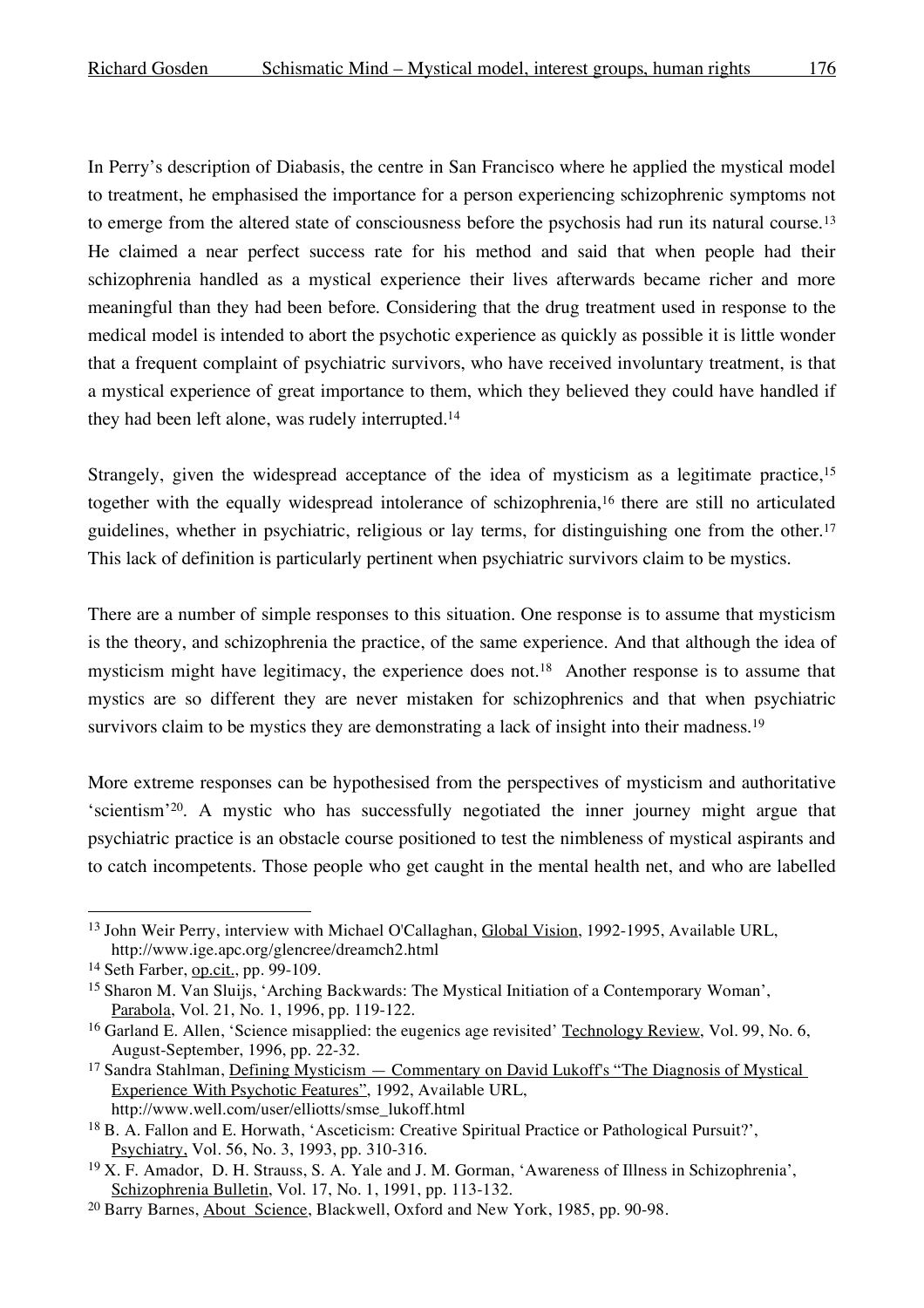as schizophrenics, are simply failed mystics. A converse, scientific/psychiatric approach might argue that mysticism is just a euphemism for mental illness and therefore so-called mystics are simply untreated schizophrenics.<sup>21</sup>

## Human Rights Imperatives<sup>22</sup>

Only a very small fraction of practising psychiatrists are supporters of the mystical model. This means that most of the people who encounter psychiatry, after experiencing what they believe is a mystical or religious experience, will be diagnosed and treated by psychiatrists who are guided by the medical model. One of the few psychiatrists in private practice who works from the perspective of the mystical model has written despairingly of such encounters with his medical model colleagues:

I am quite convinced that a most certain way for a person to acquire a label of schizophrenia is to come before a clinician and talk about certain kinds of topics, these include the occult, ESP, religion, God, and the general range of metaphysical phenomena. I do not really think that *how* one talks about these things has much to do with whether or not he is given the diagnosis. He can be quite coherent and ordered in his speech, follow the rules of grammar and logic, and yet if he expresses serious concern with, or some kind of excitement in, these topics, he is on his way to winning the label. 23

Even though many people diagnosed in this way might have entered into what they perceive to be mystical experience unintentionally, and suffered considerably from confusion and anxiety as a consequence, a large fraction of them still prefer not to be treated with medications. This preference raises the question of whether their human rights are violated when drug treatments are forced on them involuntarily.

The specific intention of medical treatment for a person diagnosed with schizophrenia is to modify certain supposed malfunctions of the mind which have been psychiatrically identified as delusions, hallucinations and disordered thoughts. However, if the experiencer of these unusual psychological phenomena interprets the flow of thoughts and ideas as valid personal experience then from the

 <sup>21</sup> Lucy H. Labson, 'Zeroing in on schizophrenia', Patient Care, Vol. 18, January 15, 1984, pp. 66-84.

<sup>&</sup>lt;sup>22</sup> Research for this section was initially undertaken for, Richard Gosden, Psychiatry and Human Rights, Honours Thesis, Department of Science and Technology Studies, University of Wollongong, 1996. Parts have also been subsequently published as, Richard Gosden, 'Neuroleptics and the Freedom of Thought: How Involuntary Psychiatric Treatment Violates Basic Human Rights', Monitors: Journal of Human Rights and Technology, Vol. 1, No. 1, University of Texas, 26 February, 1997, Available URL, http://www.cwrl.utexas.edu/~monitors1.1index.html

<sup>&</sup>lt;sup>23</sup> Kenneth E. Lux, 'A Mystical-Occult Approach to Psychosis', in Peter A. Magaro, The Construction of Madness, Pergamon Press, Oxford, 1976, p. 95.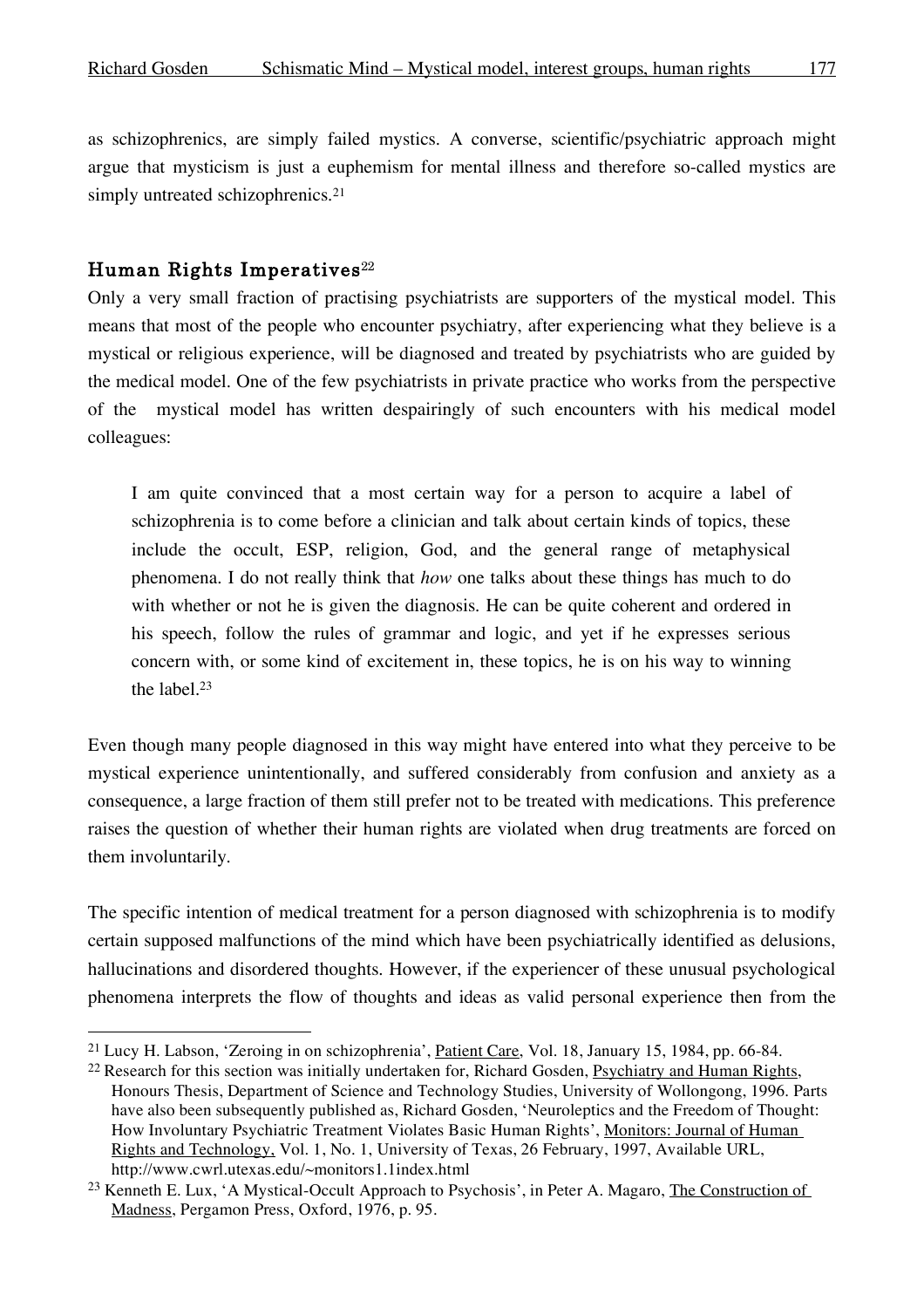mystical perspective the unwanted interference of a psychiatrist is a very serious violation of human rights. The right of individuals to have their own thoughts, and to hold whatever beliefs they choose, is protected under international law. Article 18 of the International Covenant on Civil and Political Rights (ICCPR) states:

1. Everyone shall have the right to freedom of thought, conscience and religion. This right shall include freedom to have or to adopt a religion or belief of his choice, and freedom, either individually or in community with others and in public or private, to manifest his religion or belief in worship, observance, practice and teaching.

2. No one shall be subject to coercion which would impair his freedom to have or to adopt a religion or belief of his choice.

3. Freedom to manifest one's religion or beliefs may be subject only to such limitations as are prescribed by law and are necessary to protect public safety, order, health, or morals or the fundamental rights and freedoms of others.24

The Article 18 rights most relevant to people who have undergone a mystical experience and who are consequentially alleged to have schizophrenia are the freedoms of thought, conscience and belief; the freedom to manifest belief; and the protection against coercion which would impair freedom of belief. The only limitations that are allowed to be placed on these rights are in respect to the manifestation of beliefs. The protection of thoughts and beliefs is particularly relevant to people who have undergone mystical experience because it is unusual varieties of thought and belief that characterise the residual phenomena of mystical experience.

Article 2 of the ICCPR specifies that the Covenant protects the rights of all individuals "without distinction of any kind". <sup>25</sup> This means there is no scope for making exceptions for supposedly 'mentally ill' people. This point is pivotal for an Article 18 defence of the mystical model because such a defence only becomes necessary after a person has been labelled mentally ill by the medical model.

Further confirmation of this point can be found in the Principles for the Protection of Persons with Mental Illness and for the Improvement of Mental Health Care: "Every person with a mental illness shall have the right to exercise all civil, political, economic, social and cultural rights as recognised in the Universal Declaration of Human Rights, the International Covenant on Economic, Social and

 <sup>24</sup> United Nations, 'International Covenant on Civil and Political Rights', Article 18, reproduced in Satish Chandra, ed., International Documents on Human Rights, Mittal Publications, New Delhi, 1990, pp. 32- 33.

<sup>25</sup> Article 2, Ibid., p. 25.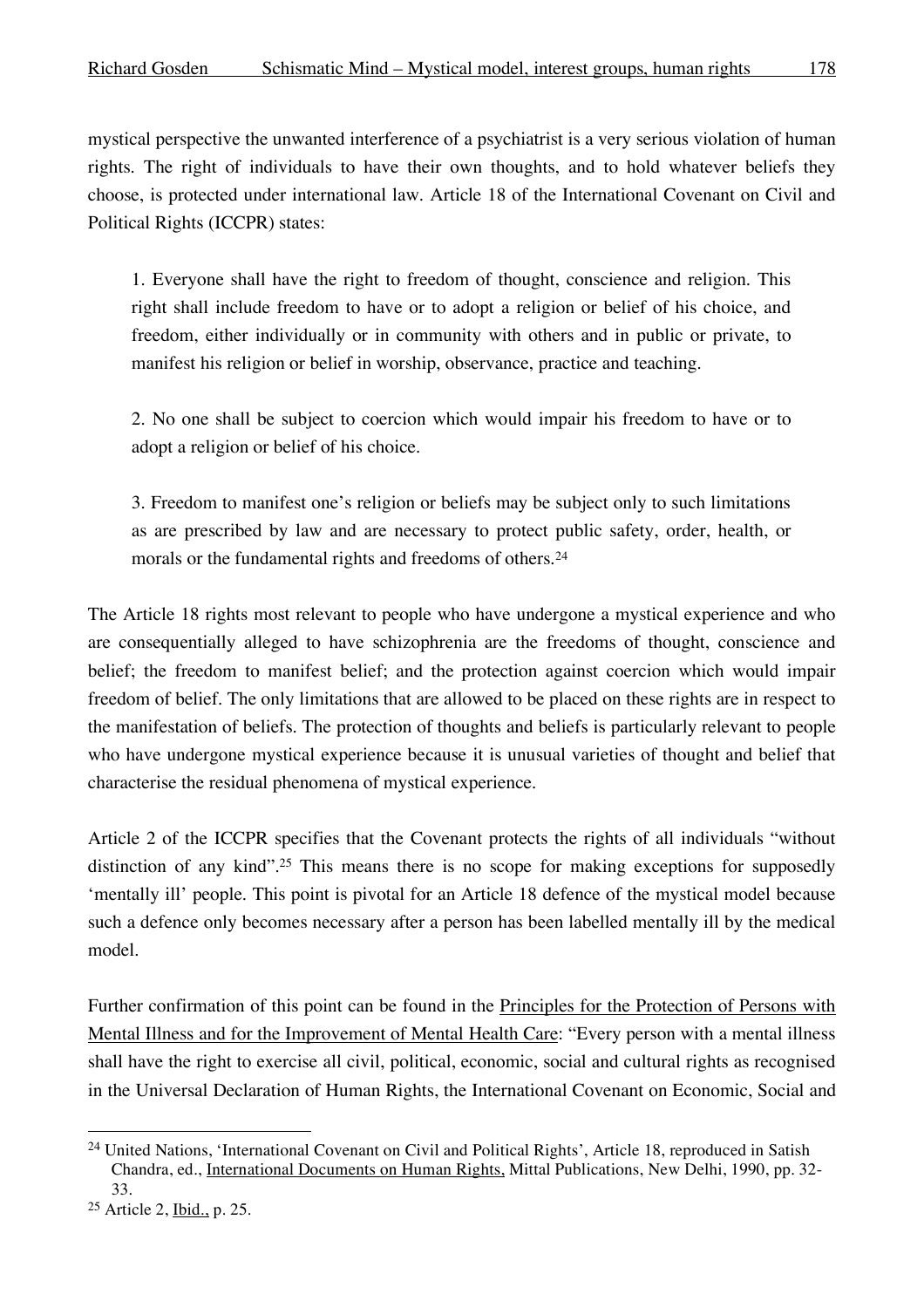Cultural Rights, the International Covenant on Civil and Political Rights and in other relevant instruments ...."<sup>26</sup>

The rights protected in Article 18 of the ICCPR are so fundamental to the human experience that they have been restated as Article 1 of the more recently formulated UN Declaration on the Elimination of all Forms of Intolerance and of Discrimination Based on Religion or Belief. <sup>27</sup> Article 18 of the ICCPR and Article 1 of the Declaration are almost identical.

## The Spirit of Article 18

The ideas behind the freedoms of thought, conscience and belief, and the right to express beliefs, are as old as human society. Social organisation is inevitable for people who live in groups and this organisation generally requires group members to conform to prescribed behavioural patterns and subscribe to commonly held beliefs. But these same people also have to face life as mortal individuals and in this respect the knowledge of personal mortality imposes on individuals a consciousness that the self is unique and separate from the rest of the social group and that it is often necessary to ignore the collective good in order to pursue personal needs.

John Stuart Mill sought to resolve the conflict between the good of the society and the good of the individual with a simple formula:

The principle is that the sole end for which mankind are warranted, individually or collectively, in interfering with the liberty of action of any of their number is selfprotection. That the only purpose for which power can be rightfully exercised over any member of a civilised community, against his will, is to prevent harm to others. His own good, either physical or moral, is not a sufficient warrant. 28

 <sup>26</sup> United Nations Commission on Human Rights, 'Principles for the Protection of Persons with Mental Illness and for the Improvement of Mental Health Care', Principle 1.5, in Australian Human Rights and Equal Opportunity Commission (eds), Human Rights and Mental Illness: Report of the National Inquiry into the Human Rights of People with Mental Illness, Australian Government Publishing Service, Canberra, 1993, pp. 990-991.

<sup>&</sup>lt;sup>27</sup> United Nations, 'Declaration on the Elimination of all Forms of Intolerance and of Discrimination Based on Religion or Belief', UN Resolution 36/55, 25 November, 1981, reproduced in Human Rights and Equal Opportunity Commission, Free to Believe? The Right to Freedom of Religion and Belief in Australia, Human Rights and Equal Opportunity Commission, Sydney, 1997, pp. 35-36.

<sup>28</sup> John S. Mill, 'On Liberty', in Mary Warnock, ed., Mill: Utilitarianism and Other Writings, World Publishing, New York, 1962, p. 135.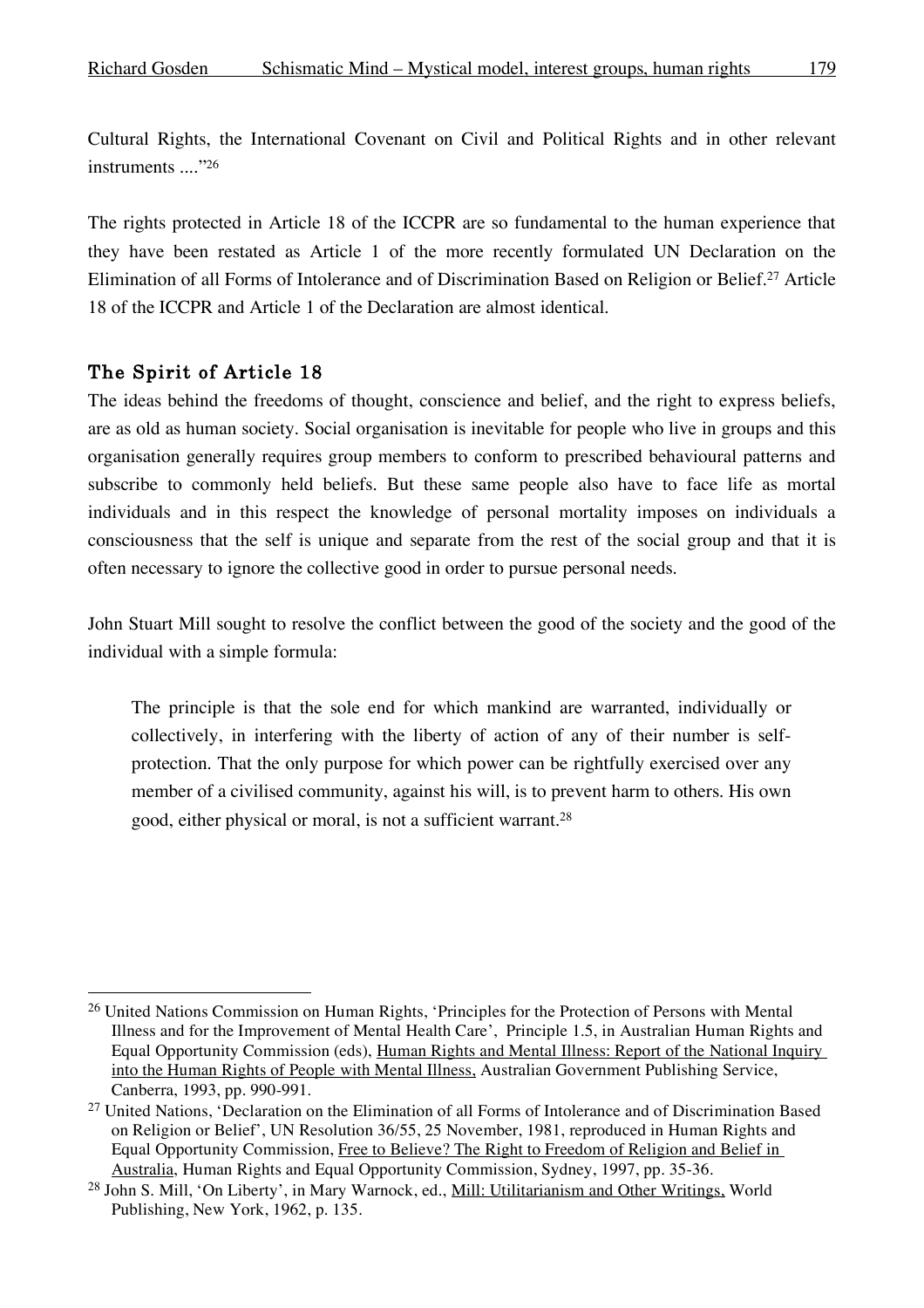Mill's utilitarian approach is based on the underlying moral principle that a person's action should be judged by evaluating the consequences of the action for all those who will be affected by it.<sup>29</sup> Starting with the assumption that a fundamental benefit will accrue to the individual as a result of him or her exercising the individual right to act, the only justification for stopping that action is if a greater concentration of harm can be expected to accrue to other people. The question of whether or not the performer of the action actually makes a net gain should be no concern of the society.

The right of individuals to think freely and discover their own beliefs is an area which the European cultural tradition has defended against imposed conformity with particular ferocity since the Reformation. The words 'freethinking' and 'freethinker' did not begin to appear in English literature until the end of the 17th century but there were movements of people who described themselves as freethinkers as far back as the 13th century in Italy.30 In the European Christian tradition heretics have usually been severely punished<sup>31</sup> but at the same time there has also been a retrospective tendency to applaud heretics as "heroes who were badgered by ignorant and vicious men"32 and who often overcame great obstacles to bring new 'light' into the world.

One advocate of freedom in thought has argued that it is superstition that inhibits freethinking and that "the mission of freethought is to relieve spiritual misery".33 The conquest of superstition is a widespread ideal in modern society and the recognition of the role played by freethinking individuals in this quest is undoubtedly one of the reasons why the freedoms of thought, conscience and belief have been enshrined in Article 18 as inviolable human rights.

## The Technical Requirements of Article 18

The UN Centre for Human Rights compiles an annual report on action the UN has taken in regard to human rights. In a section that discusses resolutions formulated by the Commission on Human Rights there is a cumulative record of how the Commission has interpreted various human rights articles since its inception. Under the heading of "Freedom of thought, conscience and religion or belief",34 there is a record of the occasions when the Commission has been called upon to interpret Article 18 and what it has resolved.

 <sup>29</sup> Rolf E. Sartorius, 'Paternalistic Grounds For Involuntary Civil Commitment: <sup>A</sup> Utilitarian Perspective', in Baruch A. Brody and H. Tristram Englehardt Jr., eds., Mental Illness: Law and Public Policy, D. Reidel Publishing Company, Dorecht, Holland, 1980, p. 140.

<sup>&</sup>lt;sup>30</sup> J. M. Robertson, A History of Freethought, Watts and Co., London, 1936, p. 2.

<sup>&</sup>lt;sup>31</sup> See for instance, R. I. Moore, The Origins of European Dissent, Basil Blackwell, Oxford, 1985, pp. 23-45.

<sup>&</sup>lt;sup>32</sup> Barrows Dunham, The Heretics, Eyre and Spottiswoode, London, 1963, p. 2.

<sup>33</sup> Karl Pearson, The Ethic of Freethought, T. Fisher Unwin, London, 1888, p. 21.

<sup>34</sup> United Nations Centre for Human Rights, United Nations Action in the Field of Human Rights, United Nations, Geneva, 1994, p. 110.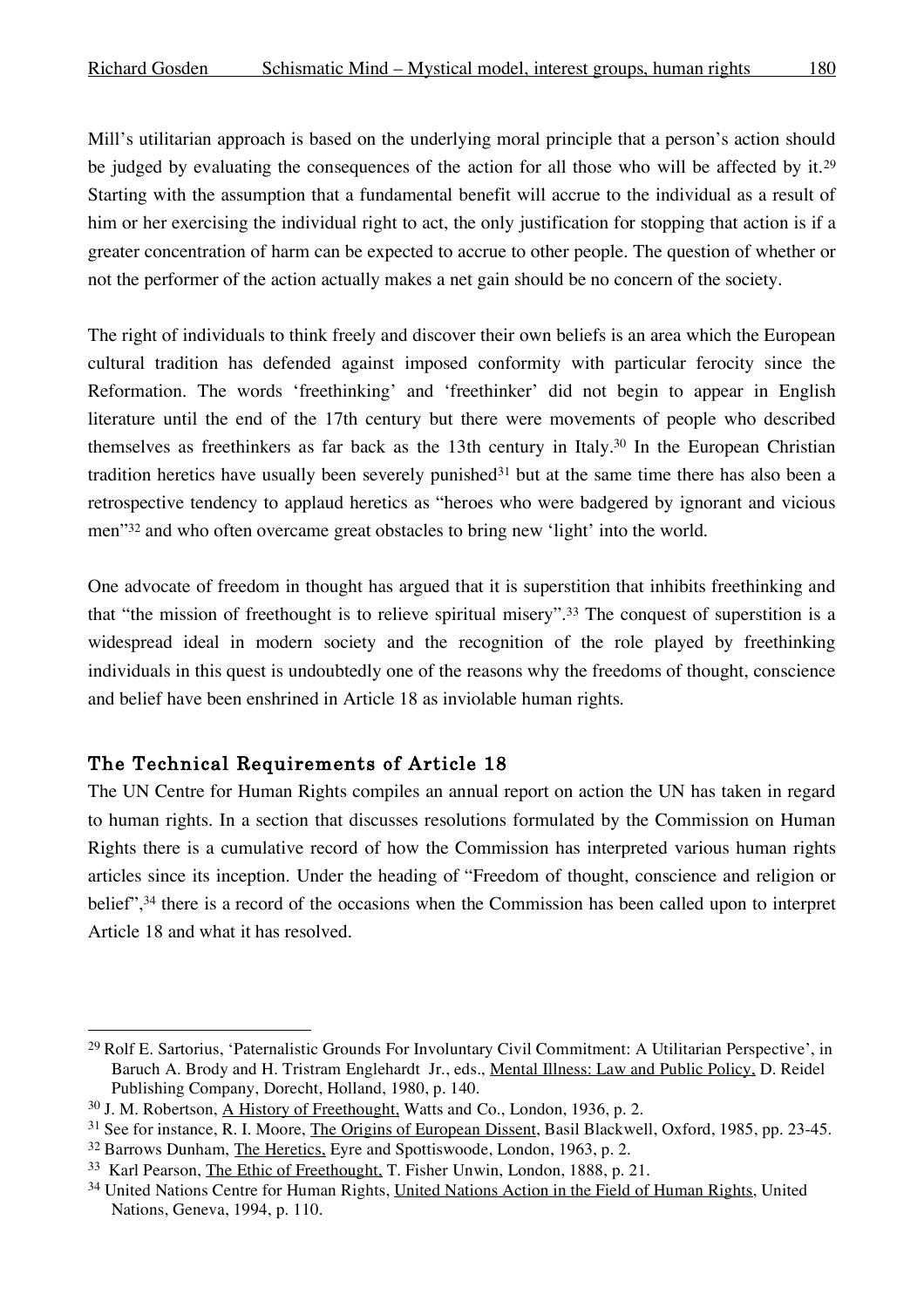The discussions and resolutions recorded to date only concern matters of conscience and religion. There is a record of repeated discussions on the subject of conscientious objection to military service, particularly when the military service involves enforcement of apartheid, and also on the religious rights of minorities. But there has been no discussion regarding specific infringements of the freedoms of thought or belief. Nor has the Commission been called upon to make a ruling under Article 18 in regard to either mental health or psychiatric practice.

The key terms in Article 18 are fairly straightforward and unequivocal. The meaning of words like 'thought', 'conscience' and 'belief' are not dependent on specific circumstances for interpretation as are value-laden words like 'cruel', 'inhuman' or 'degrading' which can be found in other articles of the ICCPR. The specification is simply that individuals should be free to think their own thoughts and to hold whatever beliefs they choose without interference. One human rights analyst has argued that this right is inviolable because "[t]here are some aspects of person's lives that are so deeply personal and intrinsic, such as the right to freedom of thought .... that they are not subject to explicit balancing because there is no cumulative or collective interest that can justify an intrusion."35

One interpretation by the Human Rights Committee of the United Nations seems particularly relevant for use in defence of the mystical model:

Article 18 protects theistic, non-theistic and atheistic beliefs, as well as the right not to profess any religion or beliefs. The terms belief and religion are to be broadly construed. Article 18 is not limited in its application to traditional religions or to religions and beliefs with institutional characteristics or practices analogous to those of traditional religions. 36

A generalised UN interpretation of Article 18 emphasises the implied dichotomy of inner and outer and says that "no restriction of any kind may be imposed upon man's inner thoughts or moral conscience" but goes on to point out that external manifestations "may be subject to legitimate limitations."37

<sup>&</sup>lt;sup>35</sup> Margaret G. Wachenfeld, The Human Rights of the Mentally Ill in Europe Under the European Convention on Human Rights, Nordic Journal of International Law and The Danish Center For Human Rights, Copenhagen, 1992, p. 277.

<sup>36</sup> Human Rights Committee, United Nations, CCPR/C/21/Rev.1/Add.4. p.1. quoted in Human Rights and Equal Opportunity Commission, Free to Believe? The Right to Freedom of Religion and Belief in Australia, op.cit., p. 21.

<sup>&</sup>lt;sup>37</sup> United Nations Centre for Human Rights, op. cit., p. 110.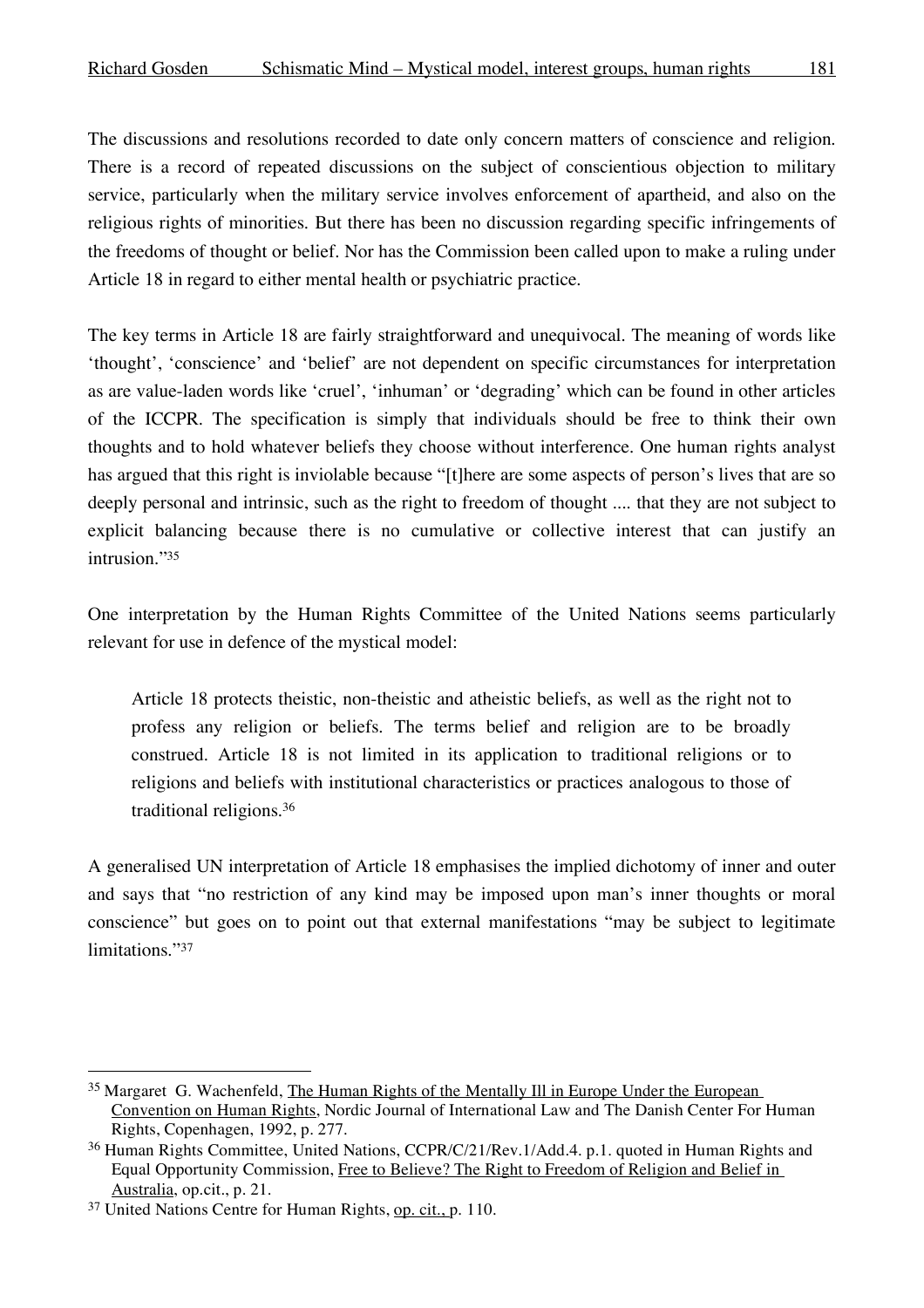A conference of international jurists in 1984 made a detailed examination of the limitations allowed for in the ICCPR. The outcome of the conference was the Siracusa Principles<sup>38</sup> which severely restrict the way in which limitations can be imposed. In relation to Article 18, for instance, the provision to limit the manifestation of beliefs could not be extended to limit the holding of beliefs. Nor would it be possible to place any limitations at all on a person's thoughts or conscience.

Article 18 only allows for limitations to be placed on the manifestation of belief when it is "necessary to protect public safety, order, health, or morals or the fundamental rights and freedoms of others." According to the Siracusa Principles "necessary" means that it has to be "in response to a pressing public need".39 The definitions of 'public safety' and 'public health' would probably allow them to be used as justifications for limiting the kinds of manifestations of belief likely to be made by a person who was thought to be mentally ill. So would protection of the 'rights and freedoms of others'. But limitations on the grounds of public 'order' and 'morals' would probably not be allowed. For 'public order' to be invoked "the rules which ensure the functioning of society"<sup>40</sup> have to be endangered and 'public morals' are generally recognised as being outside of the province of psychiatric practice.

So, according to the Siracusa Principles, mental health legislation does not violate human rights guaranteed under Article 18 when it empowers psychiatrists to limit a person's manifestations of belief when those manifestations cause "danger to the safety of persons, to their life or physical integrity, or serious damage to their property".41 Similarly, limitations are permitted to protect the rights of others. But other people's rights only have precedence if they are 'more fundamental' than the right to manifest a belief. Being more fundamental is indicated when a conflicting right is also specified in the ICCPR and has no limitations attached to it. <sup>42</sup> The limitation allowed on the grounds of protecting public health generally overlaps with public safety but public health extends a little further and would probably include "preventing disease or injury"<sup>43</sup> to the person who is actually manifesting the belief.

Despite the severe restrictions on the application of these limitations their existence still generates some uncertainty about the level of protection Article 18 can offer against involuntary psychiatric treatment for schizophrenia. Since Article 18 requires any limitations to be specified in law it is

- <sup>41</sup> Ibid., p. 9
- <sup>42</sup> Ibid.
- <sup>43</sup> Ibid., p. 8.

<sup>&</sup>lt;sup>38</sup> International Commission of Jurists, Siracusa Principles on the Limitations and Derogation Provisions in the International Covenant on Civil and Political Rights, American Association for the International Commission of Jurists, Washington, 1985.

<sup>39</sup> Ibid., p. 6

<sup>40</sup> Ibid., p. 7.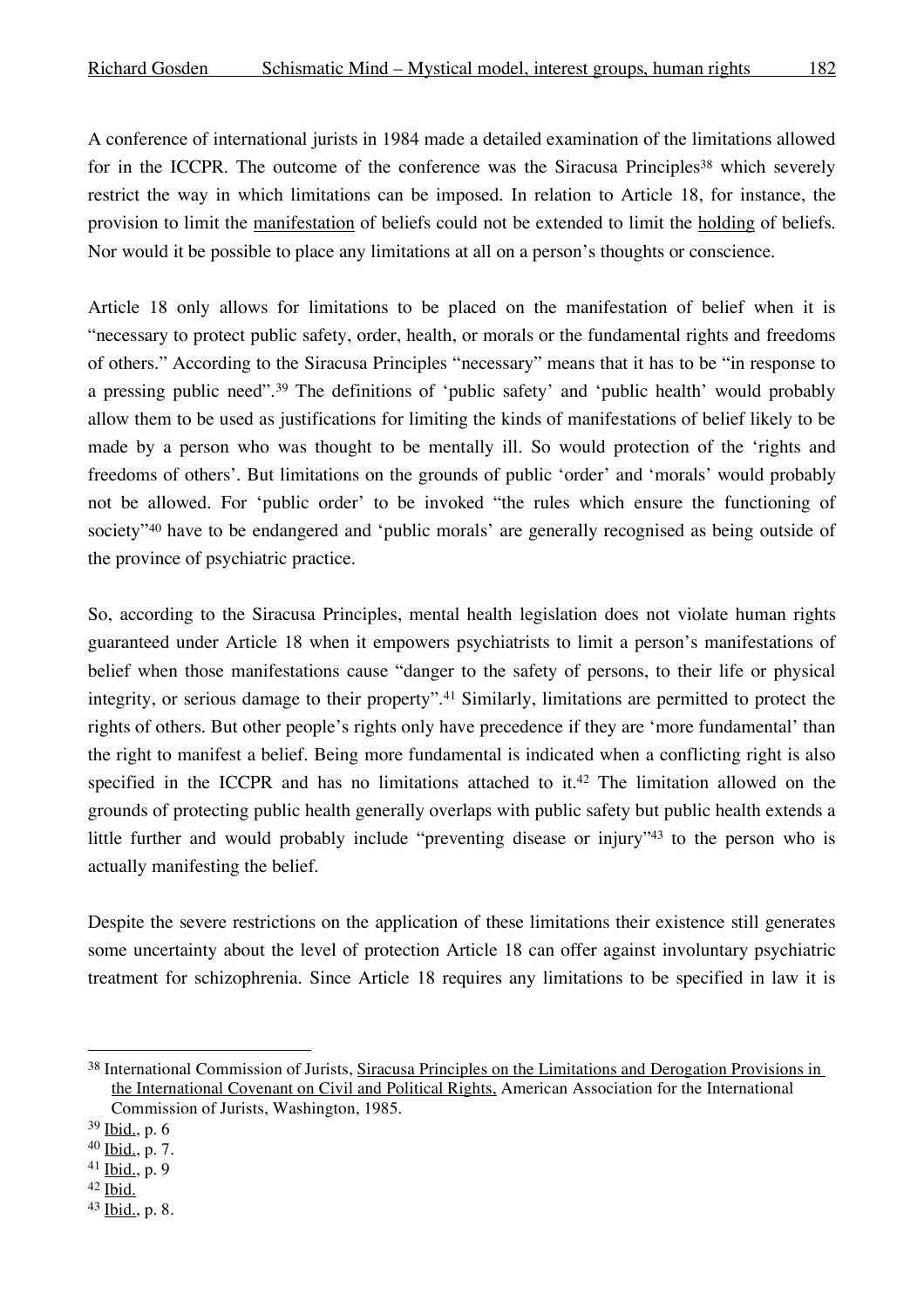## Involuntary Treatment Provisions in New South Wales (NSW), Australia

The NSW Mental Health Act 1990 (MHA) will be used for this analysis but the NSW legislation is only meant to be a demonstration and any other modern mental health law could probably be adapted in a similar way.

The framing of the 1990 Act was the second major overhaul of mental health law in NSW since 195844 and it has a number of new features. Unlike earlier versions it contains a detailed definition of 'mental illness'. It also reflects recent developments in community attitudes towards mental illness by insisting on the least restrictive environment for treatment. 45

To facilitate the least restrictive environment the MHA provides for Community Counselling Orders (CCOs) and Community Treatment Orders (CTOs) which allow people to be treated involuntarily outside of an institutional setting. Care and treatment of mentally ill people must be performed so that "any interference with their rights, dignity and self-respect are kept to a minimum necessary in the circumstances".46 If the psychiatry practised under the sanctions of the NSW MHA cannot satisfy the requirements of Article 18 then it is likely that psychiatric practice in many other modern democratic legal jurisdictions would also fail.

The objects of the MHA are to provide for "the care, treatment and control of persons who are mentally ill or mentally disordered .... while protecting the civil liberties of those persons ...."47 The contrary legislative impulses — to control people, while simultaneously protecting their civil liberties — illustrates the difficulties in providing a legal framework for psychiatric coercion.

The main thrust of the MHA is to identify the types of people who are thought to require care, treatment and control and to regulate the way in which the services and the restraint are delivered to them. The principal mechanism to achieve this goal is to divide mental patients into those who are voluntary, which it calls informal patients, <sup>48</sup> and those who are involuntary. Anyone can seek treatment as a voluntary patient and people who seek treatment should only be refused admittance

 <sup>44</sup> The Mental Health Act Implementation Monitoring Committee, Report to the Honourable R. A. Phillips MP Minister For Health on the NSW Mental Health Act 1990, August 1992, Preface.

<sup>&</sup>lt;sup>45</sup> Mental Health Act 1990, Section 4.(2) (a), NSW Government Information Service, Reprinted as in force at 17 October, 1994, p. 3.

<sup>46</sup> Ibid., Section 4.(2) (b), p. 3.

 $47$  Ibid., Section 4 (1), pp. 2-3.

<sup>48</sup> Ibid., Chapter 4, Part 1.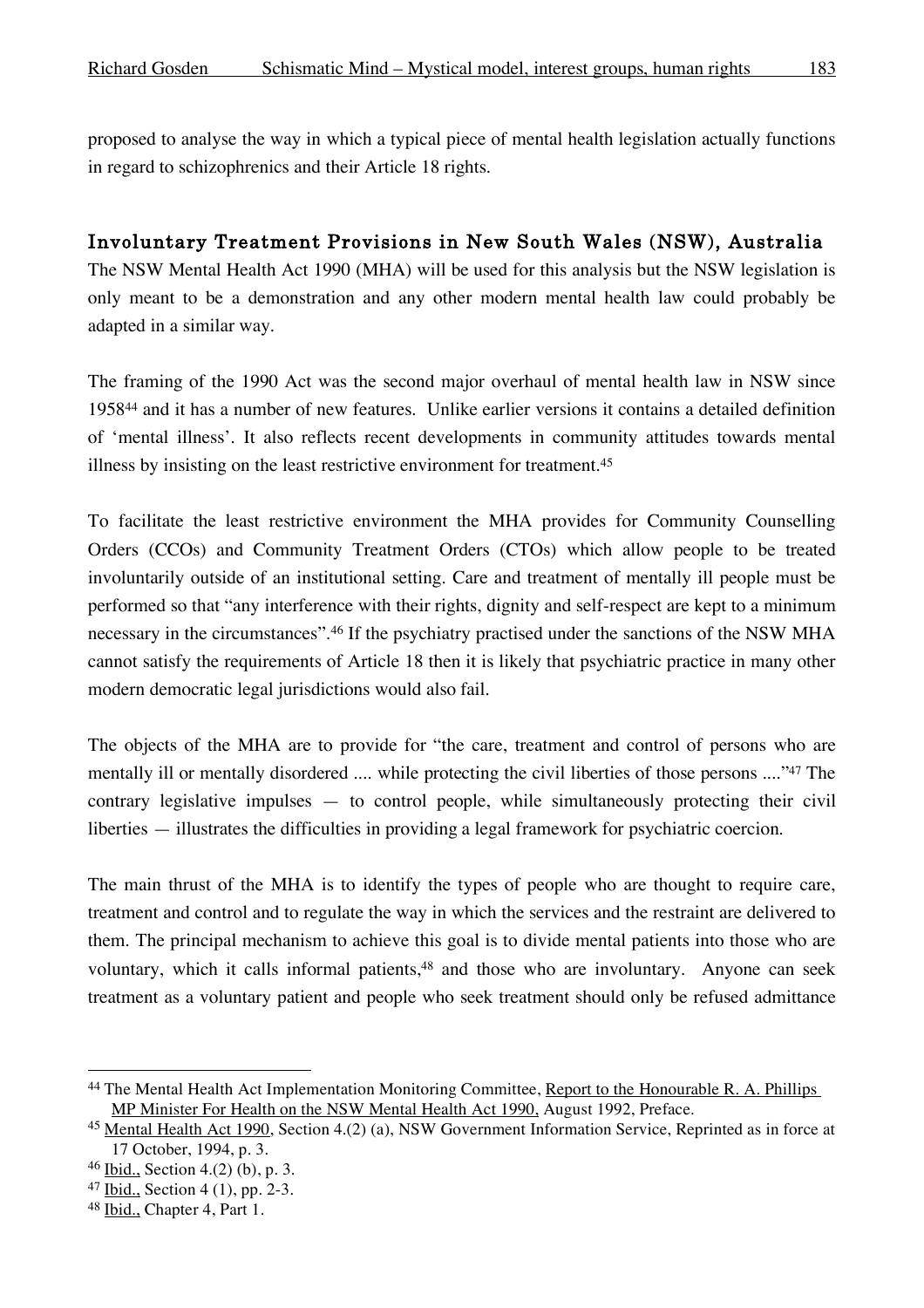to a mental hospital if the medical superintendent "is not satisfied the person is likely to benefit from care or treatment". 49

Involuntary patients, by definition, do not seek treatment and so, if treatment is to be given to them, it must be imposed on them. The imposition of care and treatment can be facilitated by incarceration in a hospital or by placing the person under the direction of a CCO or CTO. Incarceration and imposed care and treatment are the means by which the MHA achieves the objective of 'control'. For a person to be controlled as an involuntary patient a diagnosis must be made of either mental illness or mental disorder. The person must also be manifesting the complaint in a manner that gives rise to alarm.

People who are made involuntary patients because they are alleged to have schizophrenia are usually diagnosed under the MHA's definition of mental illness:

a condition which seriously impairs, either temporarily or permanently, the mental functioning of a person and is characterised by the presence in the person of any one or more of the following symptoms:

- (a) delusions;
- (b) hallucinations;
- (c) serious disorder of thought form;
- (d) a severe disturbance of mood;
- (e) sustained or repeated irrational behaviour indicating the presence of any one or more of the symptoms referred to in paragraphs (a)-(d).<sup>50</sup>

However, people who are diagnosed with mental illness, and who are unwilling to volunteer for treatment, can only be made involuntary patients if they also fit a definition of 'dangerousness':

owing to that illness, there are reasonable grounds for believing that care, treatment and control of the person is necessary:

- (a) for the person's own protection from serious harm; or
- (b) for the protection of others from serious harm. 51

This cross-referencing to ensure that a mentally ill person is also 'dangerous' is meant to be a safeguard to ensure that people are not treated involuntarily unless it is absolutely necessary. But the definition of 'dangerousness' in the MHA has been recently watered down. In its present form there

 <sup>49</sup> Ibid., Section 17, p. 8.

<sup>50</sup> Ibid.,, Schedule 1, pp. 115-116..

<sup>&</sup>lt;sup>51</sup> Mental Health Legislation Amendment Bill 1997, Section 9, Assented to by the NSW Parliament 26th June, 1997, p. 3.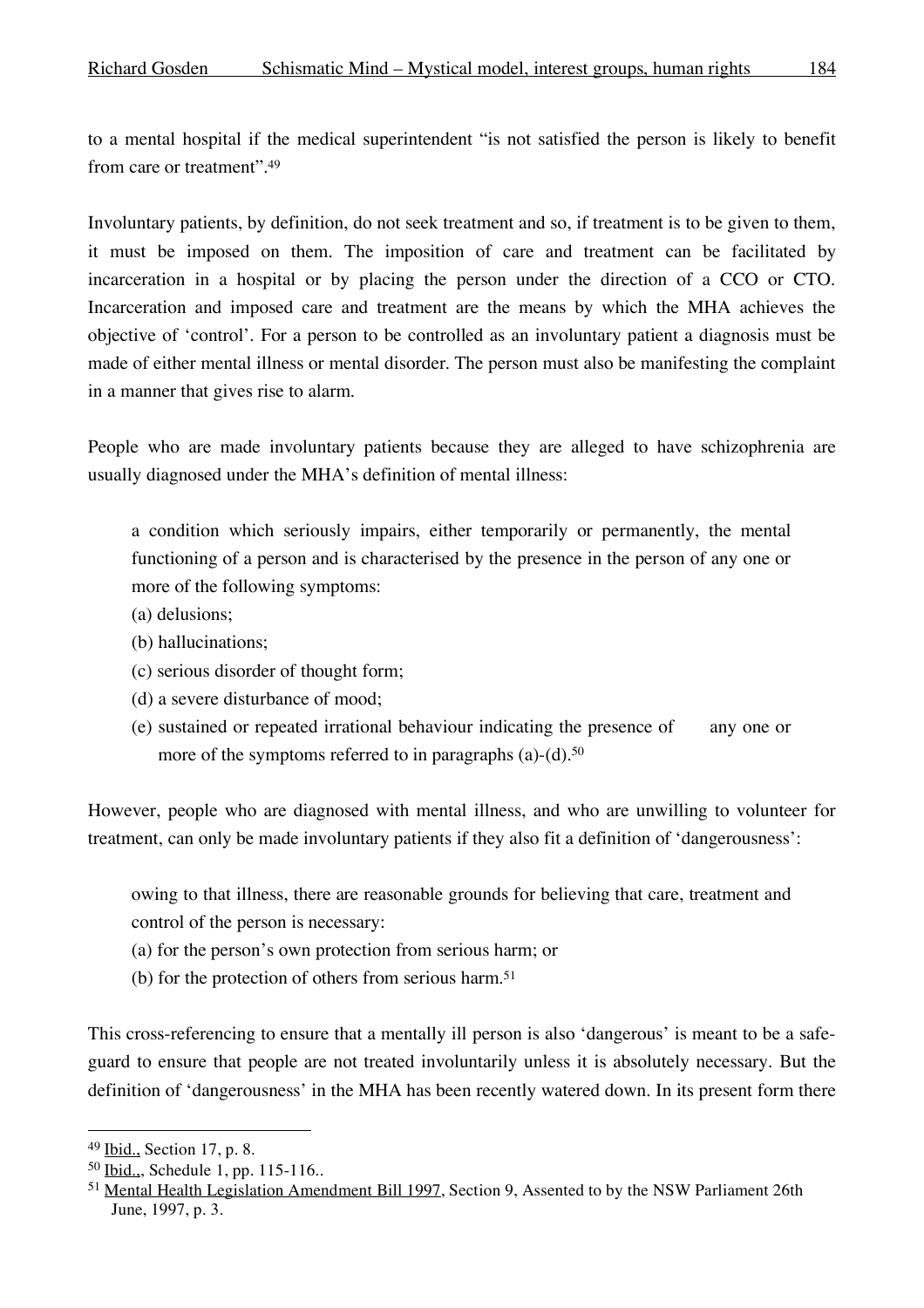is only a requirement of "serious harm" whereas in the original legislation 'dangerousness' was defined as a risk of "serious physical harm".

The deletion of 'physical' in the recent amendments was deliberately intended to widen the net of psychiatric coercion. An explanatory note appended to the amending legislation clarifies the definition by saying that "serious harm" extends beyond "serious physical harm" to include "other kinds of harm, such as financial harm or harm to reputation....". <sup>52</sup> A further new addition also instructs that "the continuing condition of the person, including any likely deterioration in the person's condition and the likely effects of such deterioration, are to be taken into account."53

Four of the five symptoms specified for mental illness — delusions, hallucinations, disordered thoughts and mood disturbance — are phenomena that occur inside a person's mind. The other one — irrational behaviour — is an outward manifestation indicating the presence of one or more of the inner phenomena. For a person to be made an involuntary patient under the MHA at least one of the inner phenomena must be present together with an outward manifestation, or the possibility of an outward manifestation, that might cause "serious harm".

The people who are alleged to have schizophrenia are a sub-set of the total number of people who are incarcerated under these legal provisions. So, in order to apply a test of Article 18 rights for people who have had their mystically-derived thoughts and beliefs diagnosed as symptoms of schizophrenia, it will be necessary to distinguish which of the MHA symptoms apply to schizophrenia.

## Incarceration of Alleged Schizophrenics

The symptoms of mental illness specified in the Mental Health Act (MHA) relate to the two main branches of psychosis — the schizophrenias and the affective disorders of mania and depression. The first three of the four inner symptoms — delusions, hallucinations, disordered thoughts — are generally associated with schizophrenia while the fourth, mood disturbance, is a symptom of the affective disorders.

Under the MHA therefore a person who is incarcerated because of alleged schizophrenia will normally be required to have at least one of the first three inner symptoms, as well as behaviour that might cause harm to self or others. Incarceration on these grounds could possibly accord with the Article 18 provision that allows for the limitation of a manifestation of belief in order to protect public safety (of others) or public health (the patient from injury).

 <sup>52</sup> Ibid.

<sup>53</sup> Ibid.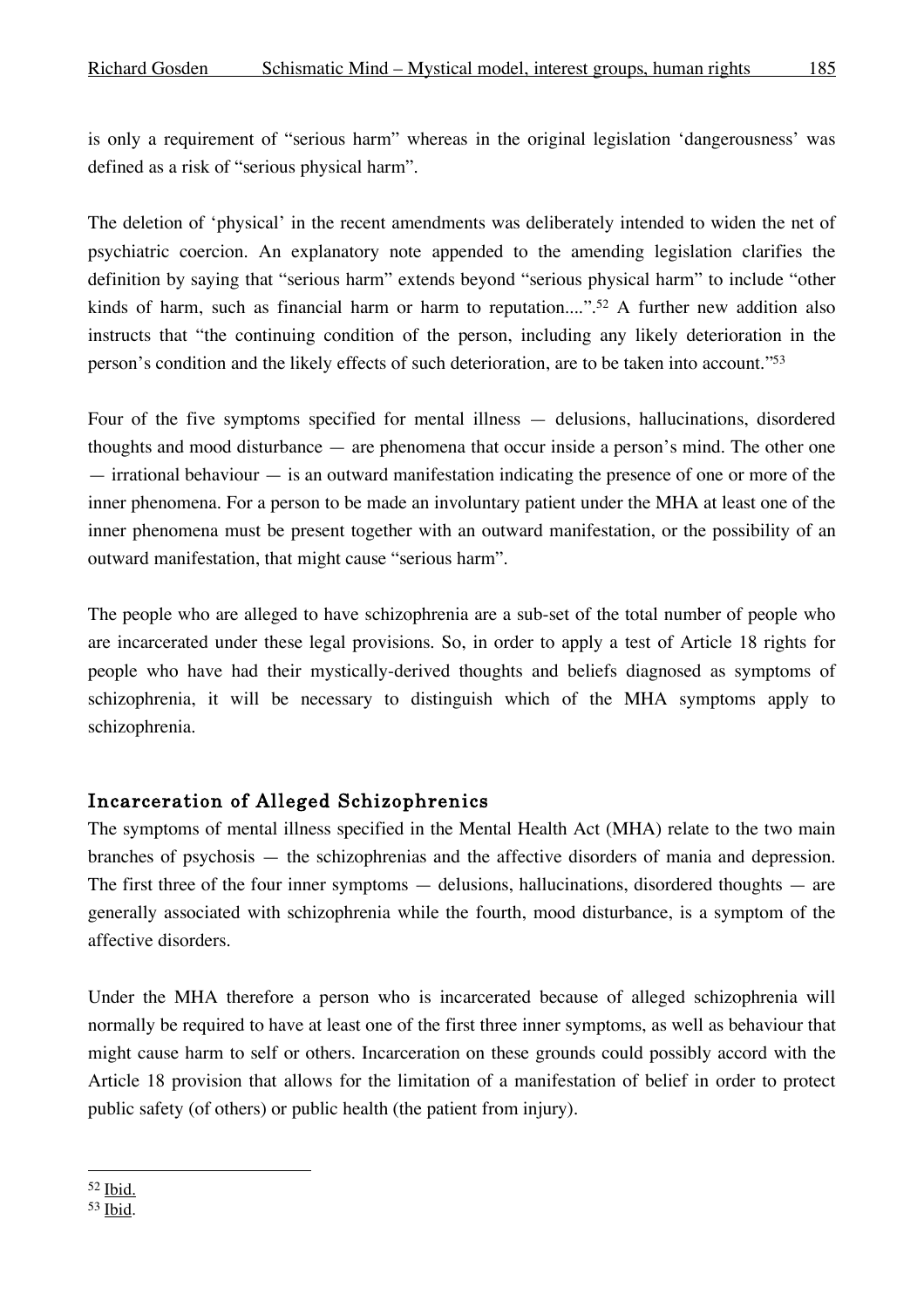But such an incarceration would only accord with Article 18 in very specific circumstances. These circumstances are considerably narrower than the scope provided for in the legislation. In the first instance, since Article 18 only allows for limitations to be placed on manifestations of belief, then 'delusions' is the only MHA-specified inner symptom which fits the criteria for possible limitation. This is because a delusion is a form of belief: i.e. a false belief. There is no provision in Article 18 for limitations to be placed on manifestations of 'thoughts' even though they may be in the distorted/deceptive form of 'hallucinations', or 'seriously disordered'. In the second instance, the expansion of the definition of 'harm', to include such considerations as "financial harm and harm to reputation" goes far beyond the circumstances for which Article 18 allows limitations. The Siracusa Principles restrict such limitations to the protection of public safety and public health.

A further related problem with the MHA provisions is that to accord with Article 18 more certainty of the person's threat to public safety or public health would be needed than is required by the MHA. The MHA stipulation of "Reasonable grounds for believing" would not satisfy the Siracusa Principle that "All limitation clauses shall be interpreted strictly in favour of the rights at issue".<sup>54</sup>

By not restricting the criteria for involuntary hospitalisation to delusions (false beliefs), and allowing for people to be incarcerated for having 'hallucinations' and 'disordered thoughts'; and by having a definition of 'harm' that is considerably broader than that of public safety and public health; and also by not requiring more positive evidence for the risk of that 'harm'; the MHA clearly provides a legal framework that does not strictly accord with Article 18. Even so, it is not an easy matter to determine whether, in practice, any of the people who are incarcerated under the provisions of the MHA actually have their Article 18 rights violated. The lack of publicly available details about the exact reasons why people get incarcerated means that it is impossible to resolve this doubt.

About 80% of all involuntary admissions under the MHA take place in response to a doctor's certificate. <sup>55</sup> This certificate only requires the doctor to state in the most equivocal language that:

I am of the opinion that the person examined/observed by me is a mentally ill person suffering from mental illness/or a mentally disordered person and that there are reasonable grounds for believing the person's behaviour for the time being is so irrational as to justify a conclusion on reasonable grounds that temporary care, treatment, or control of the person is necessary :

<sup>&</sup>lt;sup>54</sup> International Commission of Jurists, <u>op. cit.</u>, p. 6. It should be noted that although there is provision in both Article 18 and the Siracusa Principles to limit a manifestation of belief to protect the rights and freedoms of other people this can only be done if it is specified by law. Since the MHA doesn't specify this area of limitation it can't be used and it is therefore not relevant to the test.

<sup>55</sup> Mental Health Review Tribunal, Annual Report 1995, NSW Government, p. 58.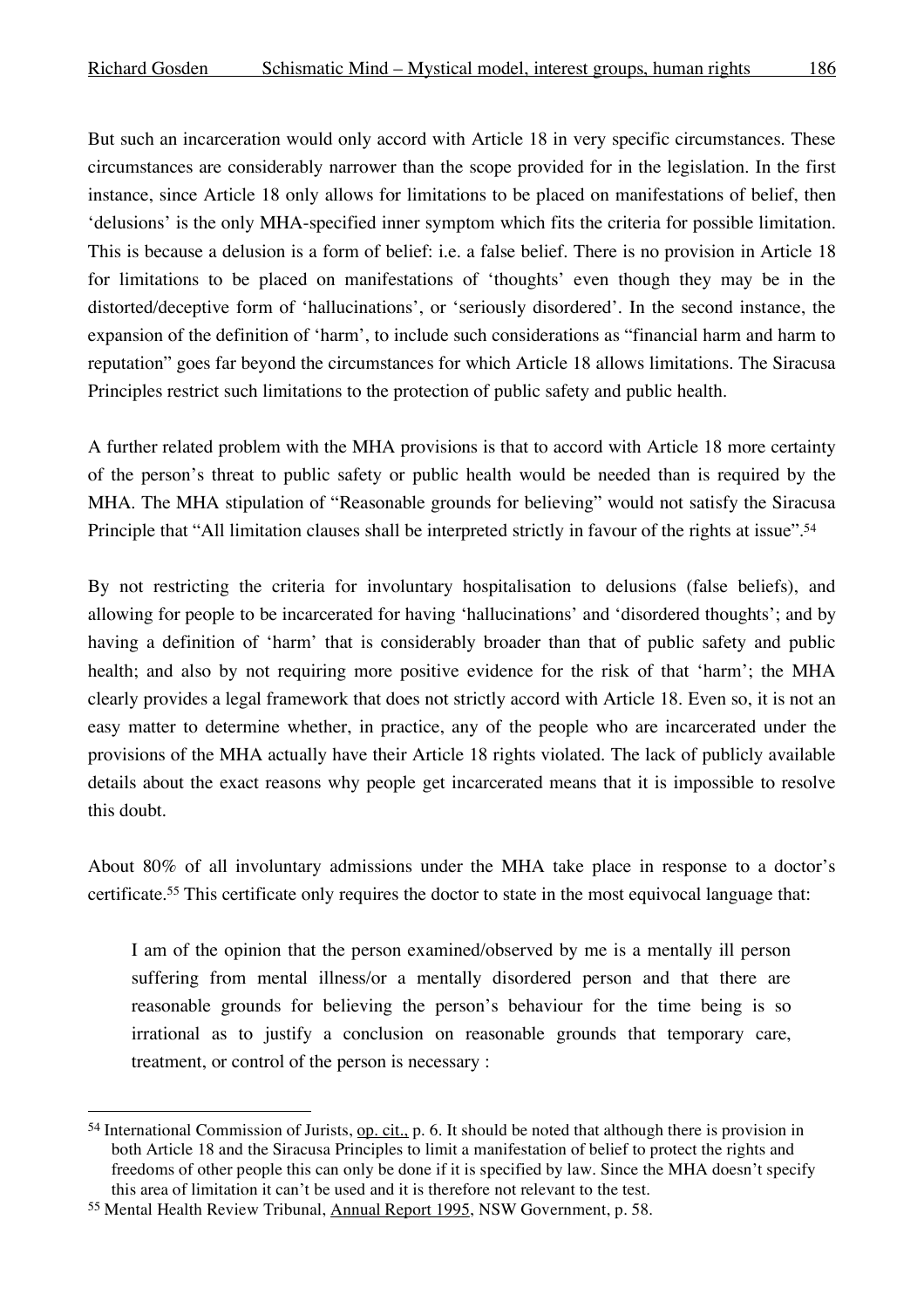- (a) in the case of mentally ill person:
- (i) for the person's own protection from serious harm, or
- (ii) for the protection of others from serious harm. 56

No record is required of the particular symptom of mental illness identified by the doctor nor the exact nature of the "reasonable grounds" for believing that the person might cause serious harm. After a person has been involuntarily admitted to a hospital the MHA requires that the person be further examined by the medical superintendent<sup>57</sup> of the hospital as well as a second hospital doctor58 in order to confirm the certifying doctor's diagnosis. Published statistics indicate that confirmation is given in over  $99\%$  of cases<sup>59</sup> but there is no public record of the precise symptoms found by the hospital doctors nor is there any indication of the quality of the evidence they use to determine that the person might cause serious harm.

The MHA also requires that the person be brought "before a Magistrate as soon as practicable"<sup>60</sup> for the purpose of making a judicial determination "on the balance of probabilities"<sup>61</sup> as to whether the person is a mentally ill person. This usually happens within about a week. (It should be noted that during this period the person can be given treatment without informed consent.)<sup>62</sup>

In 1996 about 44% of the people admitted involuntarily were either released or had their status changed to voluntary patients before the Magistrate's hearing could be arranged.63 Of those people who were brought before a Magistrate in 1996 about 59%<sup>64</sup> had their medical diagnosis of mental illness confirmed by a legal determination and temporary patient orders were made on them. This amounted to a total of 1,971 people. 65

There is no published information indicating whether any of these 1,971 people were found to be mentally ill by Magistrates because they had hallucinations or disordered thoughts. It is not even possible to accurately determine what fraction of them were alleged to have schizophrenia, though anecdotal information indicates about half of all involuntary patients are diagnosed with schizophrenia spectrum disorders. Nor is there any readily available assessment of the quality of the evidence used by the Magistrates to determine that these 1,971 people were dangerous. But the minimum level of evidence of dangerousness required by the Magistrate under the MHA — "on the

 <sup>56</sup> Mental Health Legislation Amendment Bill 1997, Schedule 2, op.cit., p. 5.

<sup>57</sup> Mental Health Act 1990, Section 29.(1), op. cit., p. 12.

<sup>58</sup> Ibid., Section 32.(1), p. 14.

<sup>59</sup> Mental Health Review Tribunal, Annual Report 1996, NSW Government, p. 57.

<sup>60</sup> Mental Health Act 1990, Section 38.(1), op. cit., p. 18.

<sup>61</sup> Ibid., Section 51.(1), p. 23.

<sup>62</sup> Ibid., Section 31.(2), p. 13.

<sup>63</sup> Mental Health Review Tribunal, Annual Report 1996, op. cit., p. 20.

<sup>64</sup> Ibid.

<sup>65</sup> Ibid.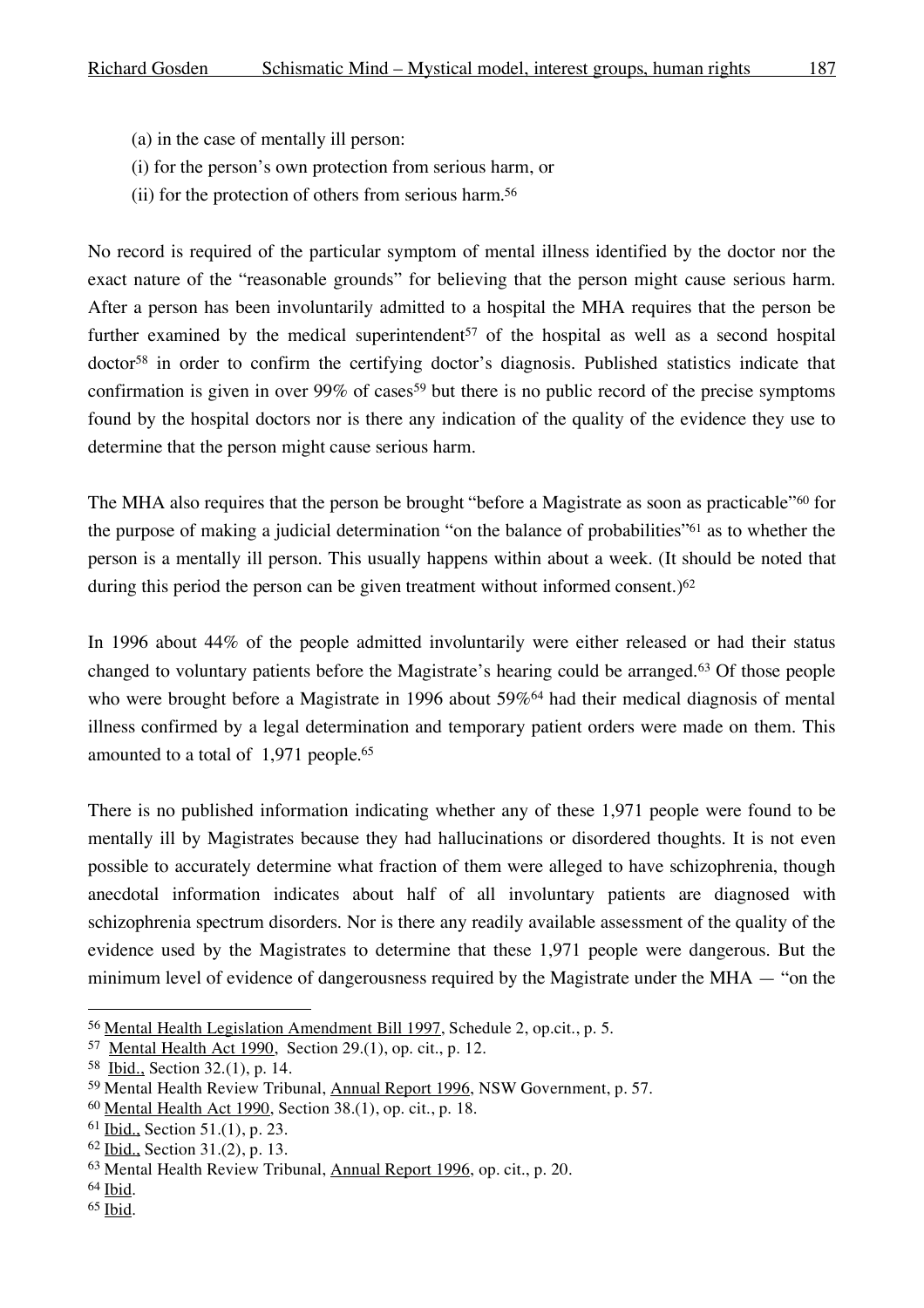balance of probabilities" — once again would not satisfy the Siracusa Principle that "All limitation clauses shall be interpreted strictly in favour of the rights at issue".66 Needless to say, no statistics are available on how many of these involuntary patients would claim to be mystics, if the opportunity were available to them.

So far then all that can be said about the Article 18 rights of people who are alleged to have schizophrenia and who are involuntarily committed in NSW, is that the MHA provides a legal framework that allows for their rights to be violated. But it is impossible to determine in a generalised way, without exploring minute details of individual cases, whether the rights of this class of people are actually violated by the incarceration process.

To by-pass this obstacle let us assume that all of the people who are alleged to have schizophrenia, and who are incarcerated as a result, are only treated in this way after they have manifested beliefs (i.e. delusions/false beliefs) in ways that are irrefutably threatening to public safety or public health. Making this assumption clears the way for a close examination of the psychiatric treatments that are forced on them after incarceration and whether these treatments violate their rights.

Even though it might sometimes be legitimate to lock people up who manifest beliefs in a dangerous manner, once they have been restrained they still retain inviolable rights to the freedoms of thought and conscience, and to hold whatever beliefs they like. If psychiatric practice on involuntary patients interferes with these rights it unequivocally violates Article 18.

## Hypothetical Mental Patient

Let us try to get a feeling for the human side of this problem by sketching the profile of a hypothetical mental patient. We'll call the patient Kerry. Kerry is a young person who has always felt a little bit different from other people, perhaps because of a heightened feeling of vulnerability or self-consciousness. Kerry has long held a passion for poetry and eastern religions and recently he/she began to find new meaning in favourite writings. After sitting up all one night reading he/she slipped into an altered state of consciousness involving visions and voices. When Kerry began to express unusual beliefs to the family over the next few days, together with fragmented quotations of poetry referring to "slings and arrows of outrageous fortune" and taking "arms against a sea of troubles", the family doctor was called in to make an examination. The doctor identified delusions and found reasonable grounds for concluding that Kerry might cause serious harm to self or others and was therefore in need of care, treatment and control. This led to Kerry being involuntarily admitted to a mental hospital.

 <sup>66</sup> International Commission of Jurists, op. cit., p. 6.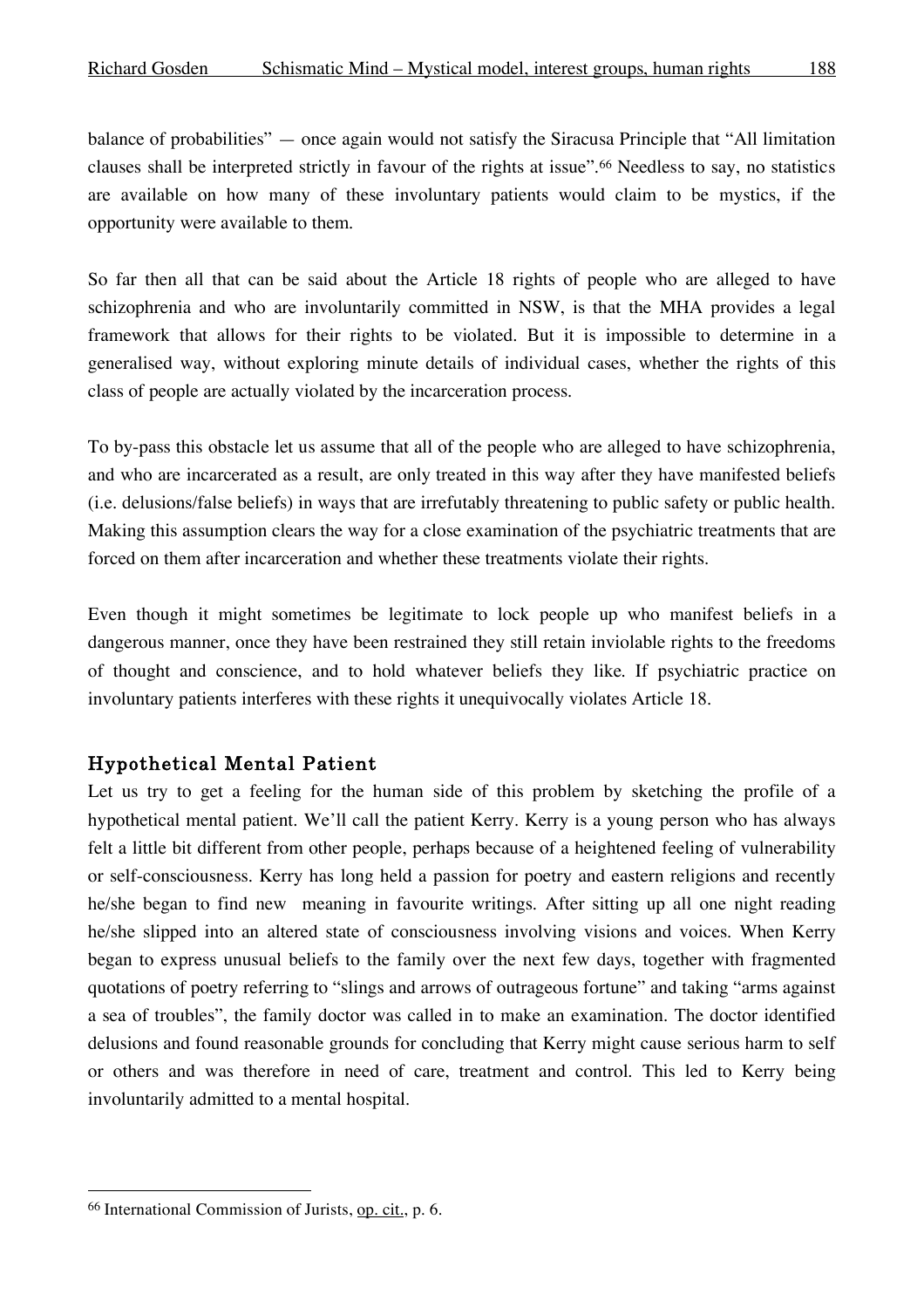According to the American Psychiatric Association's Diagnostic and Statistical Manual of Mental Disorders (DSM IV) delusions are a primary symptom of schizophrenia.<sup>67</sup> The manual defines delusions as false beliefs that are not "ordinarily accepted by other members of the person's culture or subculture". <sup>68</sup> This suggests that Kerry's family doctor, by virtue of being a medical practitioner, is presumed under the sanctions of the MHA to be a competent judge of ordinary beliefs, and is legally designated to certify anyone who appears to hold beliefs that he/she thinks are culturally unacceptable. <sup>69</sup> This might appear to be a fairly dubious provision in human rights terms but since we are conceding that Kerry manifested his/her beliefs in a manner threatening to public safety then his/her Article 18 rights have not been violated by the incarceration process.

However, even after Kerry's incarceration in a hospital there are still no laboratory tests available to confirm the delusions identified by Kerry's family doctor. As things stand no biological back-up tests exist which can either identify or verify the presence of schizophrenia. In fact a key to the controversy over the aetiology of schizophrenia is the question of whether there is anything more to the condition than simply the symptoms themselves.<sup>70</sup>

The absence of any laboratory tests allows for a simple deduction to be made in respect to the fate of Kerry's Article 18 rights after incarceration. If Kerry was hospitalised in order to receive treatment for a mental illness indicated by delusions, and if there are no laboratory tests that can trace the subsequent course of Kerry's illness, then it is fair to assume that the hospital psychiatrists would have to rely on monitoring Kerry's thoughts and beliefs, and their outward manifestations, to know whether his/her condition is improving or deteriorating. This means that treatment that is intended to 'improve' Kerry's condition will also be intended to coerce him/her to give up or change the 'false' beliefs that were the original symptoms of the illness. So long as Kerry's delusions remain in an unremitted state it is highly likely that the treatment/coercion will continue.

This simple deduction allows us to establish a *prima facie* case that any involuntary psychiatric treatment given to a person alleged to have schizophrenia would most likely violate Article 18 by subjecting the person "to coercion which would impair his freedom to have or to adopt a religion or belief of his choice".<sup>71</sup> The further case to be made is that the standard neuroleptic drug treatment that is given to people who are alleged to have schizophrenia does not merely select delusions for

 <sup>67</sup> American Psychiatric Association, Diagnostic and Statistical Manual of Mental Disorders, Fourth Edition, American Psychiatric Association, Washington DC, 1994, p. 285.

<sup>68</sup> Ibid., p. 765.

<sup>69</sup> The MHA stipulates that people should not be found mentally ill "merely because" they hold a political, religious or philosophical belief. See Mental Health Act 1990, Section 11.(1), op. cit., p. 6.

<sup>70</sup> Bruce J. Ennis and Richard D. Emery, The Rights of Mental Patients: An American Civil Liberties Union Handbook, Avon Books, New York, 1978, pp. 15-29.

<sup>71</sup> United Nations, 'International Covenant on Civil and Political Rights', Article 18.2, reproduced in Satish Chandra, ed., op. cit., p. 32.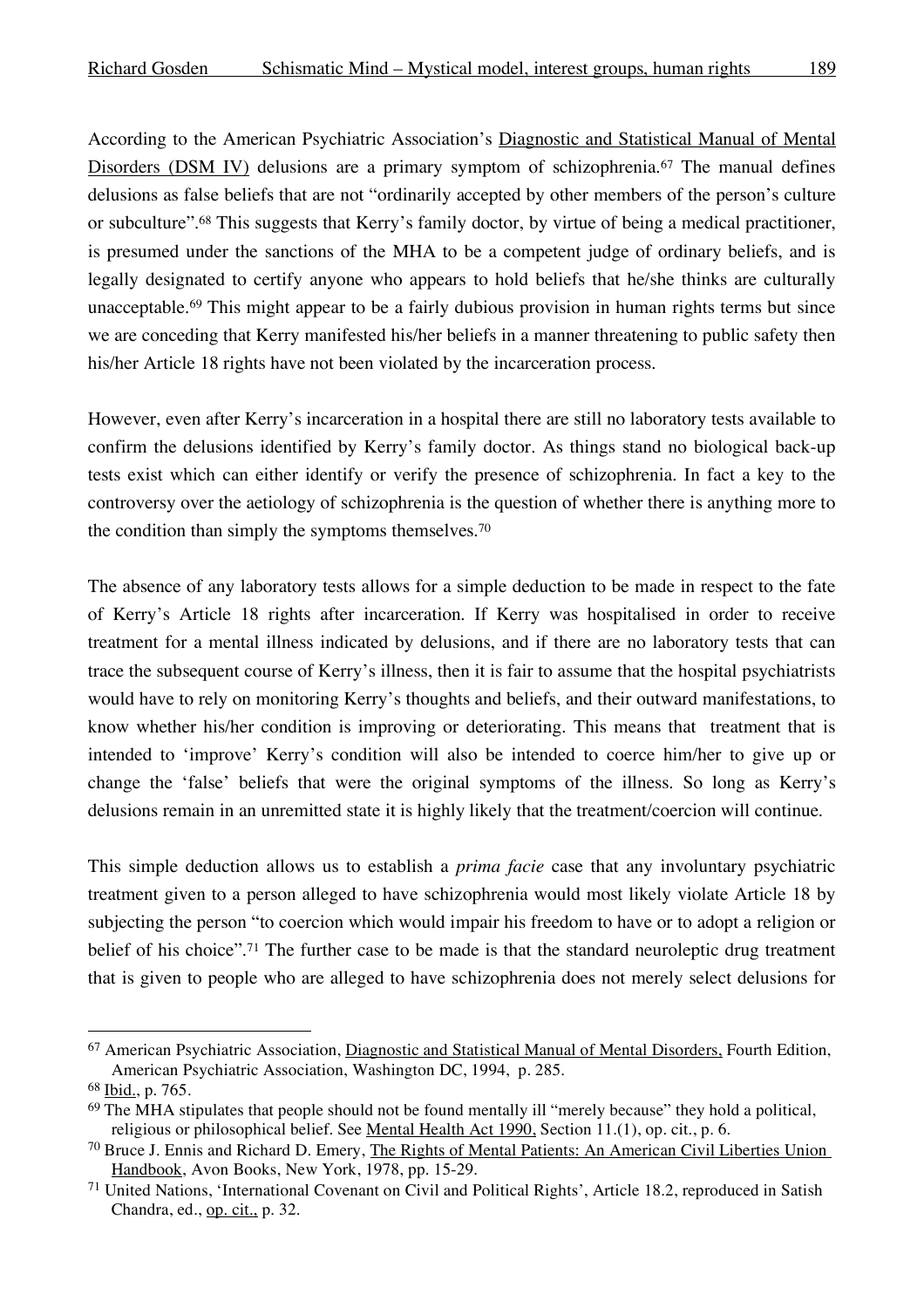modification but also interferes with the person's freedom of thought by blocking the higher thinking centres of the brain.

## Neuroleptic Treatment

Neuroleptic drugs are the treatment of first choice for schizophrenia: "Over 90% of hospitalised patients with a diagnosis of schizophrenia are prescribed neuroleptic drugs". <sup>72</sup> Neuroleptics are alternatively known as major tranquillisers and antipsychotics and are used to moderate the irrational behaviour associated with schizophrenia.

The advent of neuroleptics is often identified as a turning point in mental health. These drugs not only normalised psychiatric practice, so that it clearly fell within the medical model for the first time, but the further claim is frequently made that neuroleptics also emptied out the mental hospitals by making the treatment of schizophrenia possible outside of an institutional setting.<sup>73</sup> This latter claim is often hotly contested by arguments that it was actually the development of welfare structures, most particularly disability pensions, which contributed far more to reducing the number of patients in mental hospitals than the use of neuroleptics. <sup>74</sup>

The first commercially developed neuroleptic, chlorpromazine, was synthesised by French scientists in 1950 while they were attempting to develop an antihistamine.<sup>75</sup> Chlorpromazine was first tried as an anaesthetic potentiator but proved to be ineffectual. It was then used as an antiemetic but once again it was found to be not commercially useful until an experiment was carried out in 1953 on "about 100 psychiatric patients and it was declared to be an effective antipsychotic".76 Thereafter it proved to be one of the most profitable drugs in pharmaceutical history. (Myth-of-mental-illness advocate Thomas Szasz has observed that this proves treating nondiseases can be even more lucrative than treating real ones.)<sup>77</sup>

This new drug was found to be highly sedating. One of the early French pioneers of its usage, a physician named Laborit, found it was very useful in calming anxious surgery patients. He noted of

 <sup>72</sup> David Cohen and Michael McCubbin, 'The Political Economy of Tardive Dyskinesia: Asymmetries in Power and Responsibility', The Journal of Mind and Behaviour, Vol. 11, Numbers 3 and 4, Summer and Autumn 1990, p. 472.

<sup>73</sup> T. J. Steadman and H. A. Whiteford, "Medication 2: In Adults', in Robert Kosky, Hadi Salimi Eshkevari, and Vaughan Carr, eds., Mental Health and Illness: A Textbook for Students of Health Sciences, Butterworth-Heinemann, Sydney, 1991, p. 395.

<sup>74</sup> Peter Breggin, Toxic Psychiatry, Fontana, London, 1993, p. 80.

<sup>75</sup> Norman L Keltner, Hilyard Lee, and Carol E. Bostrom, Psychiatric Nursing, Mosby, St Louis, 1995, p. 227.

<sup>76</sup> Thomas Szasz, Cruel Compassion: Psychiatric Control of Society's Unwanted, John Wiley and Sons, New York, 1994, p. 167.

<sup>77</sup> Ibid.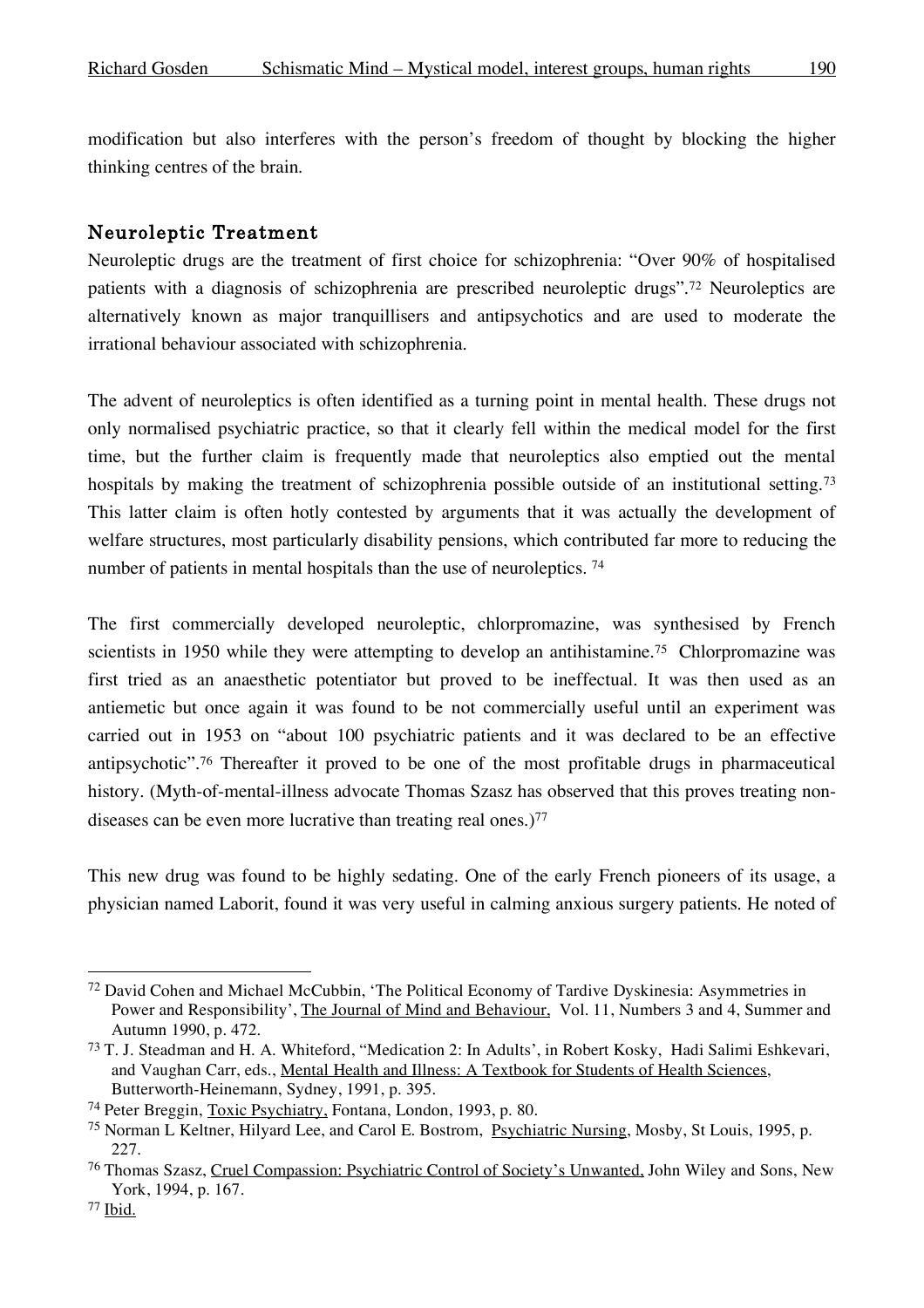his patients that "There is not any loss of consciousness, not any change in the patient's mentality, but a slight tendency to sleep and above all a disinterest in what goes on around him."78

By targeting the dopamine neurotransmitter system of the brain neuroleptics reduce the circulation of dopamine. Along with this reduction of dopamine certain kinds of brain functions, that depend on dopamine, are also reduced. Some parts of the brain learn to compensate: "Following neuroleptic blockade of A9 neurons, post-synaptic dopamine receptor targets in the striatum undergo a compensatory increase in both numbers of dopamine receptors and their sensitivity. This dopamine supersensitivity or hyper-reactivity in the striatum causes tardive dyskinesia."<sup>79</sup>

Tardive dyskinesia is one of a number of serious side effects characterised by movement disorders which are associated with the use of neuroleptics. Once the dopamine supersensitivity has been established in this part of the brain the movement disorders sometimes continue to get worse, and often remain permanently, even if the dopamine blockade is lifted by discontinuing treatment. But it seems that other centres of the brain, which are also dependent on dopamine for proper functioning, and which regulate many of the higher emotional and mental activities, fail to make a similar compensatory adjustment by becoming supersensitive to dopamine. The result is that these higher mental centres close down and this is why neuroleptic treatment has been referred to as a "chemical lobotomy".

Neuroleptics have their main impact by blunting the highest functions of the brain in the frontal lobes and the closely connected basal ganglia. They can also impair the reticular activating or 'energising' system of the brain. These impairments result in relative degrees of apathy, indifference, emotional blandness, conformity, and submissiveness, as well as a reduction in all verbalisations, including complaints and protests. It is no exaggeration to call this effect a chemical lobotomy.80

In relation to the question of Article 18 rights it is apparent that psychiatrists have prior knowledge that the thoughts and beliefs of their patients might be disrupted by neuroleptic treatment. However, there seems to be considerable divergence of opinion as to whether this disruption of thoughts will be beneficial to patients.

 <sup>78</sup> F. J. Ayds, 'The Early history of modern psychopharmacology', quoted in Keltner, et al., op. cit., p. 227. <sup>79</sup> Peter Breggin, 'Brain Damage, Dementia and Persistent Cognitive Dysfunction Associated With

Neuroleptic Drugs: Evidence, Aetiology, Implications', The Journal of Mind and Behaviour, Vol. 11, Numbers 3 and 4, Summer and Autumn 1990, p. 445.

<sup>80</sup> Peter Breggin and David Cohen, Your Drug May Be Your Problem, Perseus Books Reading Massachusetts, 1999, p. 77.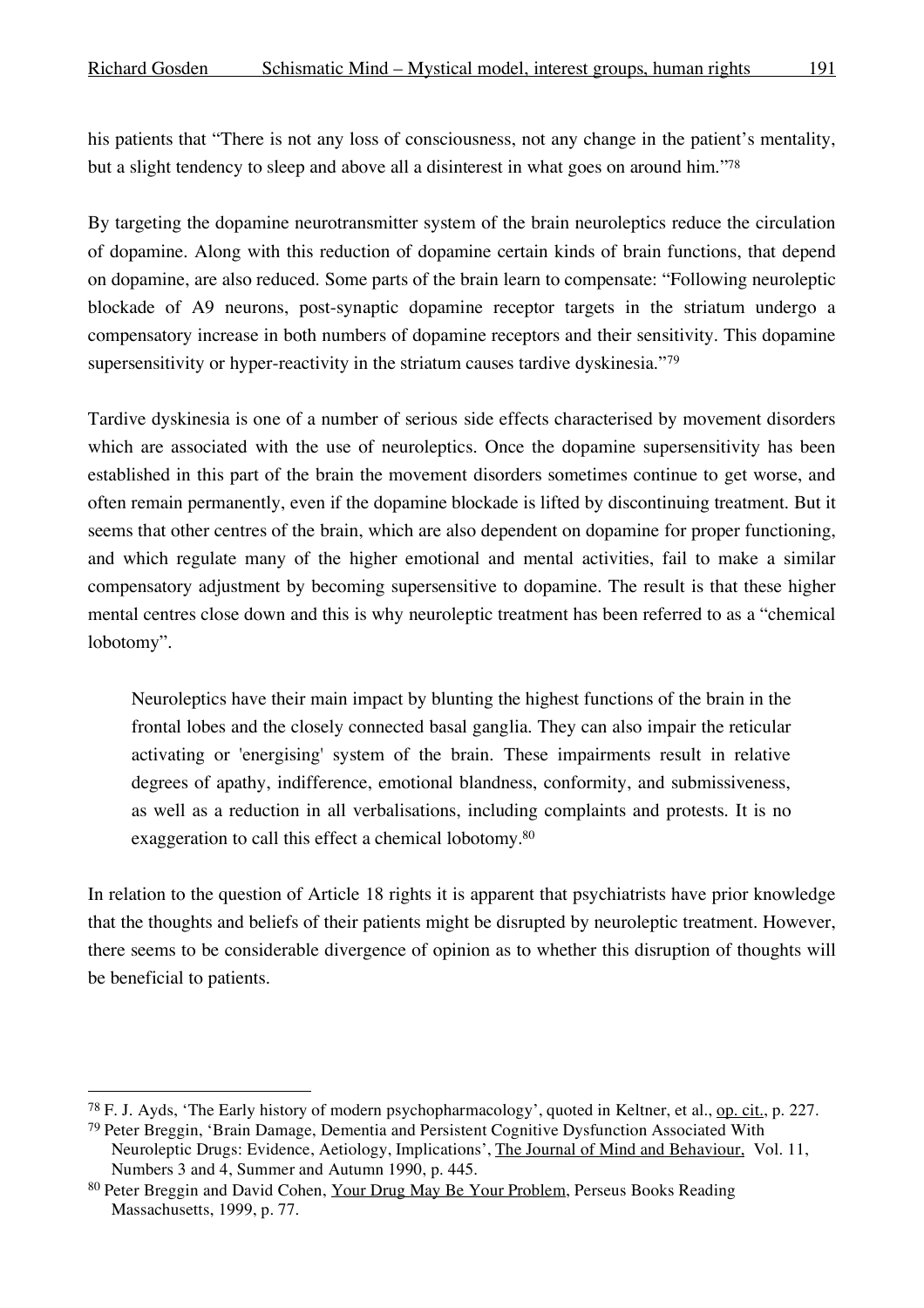A recent text describes the psychiatric intention as benefiting the patient through "Alterations in thought. Antipsychotic drugs improve reasoning, decrease ambivalence, and decrease delusions .... Antipsychotic drugs are effective in decreasing confusion and clouding .... hallucinations and illusions are reduced"81

Some of these intended effects, like the claim that the drugs "improve reasoning", have to be treated with a certain amount of scepticism. Improvement to reasoning in this context might have at least two different meanings. The first is that a person's ability to solve problems might be improved by the drugs. But if this were true one could expect there would be widespread use of the drugs by non-psychotic people — like students, scientists and competitive chess players — who might have cause to improve their problem-solving abilities. Since there is no indication that neuroleptics are ever used in this way, and are not ever likely to be, the second interpretation is more likely. This is where 'improved reasoning' is understood as a euphemism meaning that the patient's thinking has fallen more into line with the will of the psychiatrist administering the treatment.

But even if submission to the will of psychiatrists can be seen as leading to a beneficial outcome for the patient, neuroleptic treatment does not always go according to plan. The small print in an advertisement for the frequently prescribed neuroleptic Haldol, for instance, warns of possible adverse reactions that are the opposite of those intended. Some of the possible effects are, "insomnia, restlessness, anxiety, euphoria, agitation, drowsiness, depression, lethargy, headache, confusion, vertigo, grand mal seizures, and exacerbation of psychotic symptoms including hallucinations and catatonic-like behaviour states which may be responsive to drug withdrawal."<sup>82</sup> In addition to these possible reactions recognised by the manufacturer researchers have also "found in a controlled study that some patients have a marked increase in violence when treated with moderately high-dose haloperidol"83 (Haldol). 84

This paradoxical admission by a manufacturer that neuroleptics might actually exacerbate psychotic symptoms, rather than ameliorate them, does not weaken an Article 18 case against the drugs. On the contrary, regardless of whether a treatment diminishes or distorts a person's thinking processes it still interferes with the person's right to freedom in thought and belief.

In a recent book a British psychiatrist related how he had participated in an experiment that required him to take a 5 mg dose of haloperidol. This is about half the normal daily dose prescribed for

 $81$  Keltner, et al., op. cit., p. 233.

<sup>82</sup> Haldol Decanoate advertisement, Archives of General Psychiatry, August 1995.

<sup>83</sup> J. N. Herrera, John J. Sramek, Jerome F. Costa, Swati Roy, Chris W. Heh and Bich N. Nguyen, 'High Potency Neuroleptics and Violence in Schizophrenics', Journal of Nervous and Mental Disorders, Vol. 176, Number 9, 1988, pp. 558-561.

<sup>&</sup>lt;sup>84</sup> Haloperidol is the generic name while Haldol is a brand name for the same drug.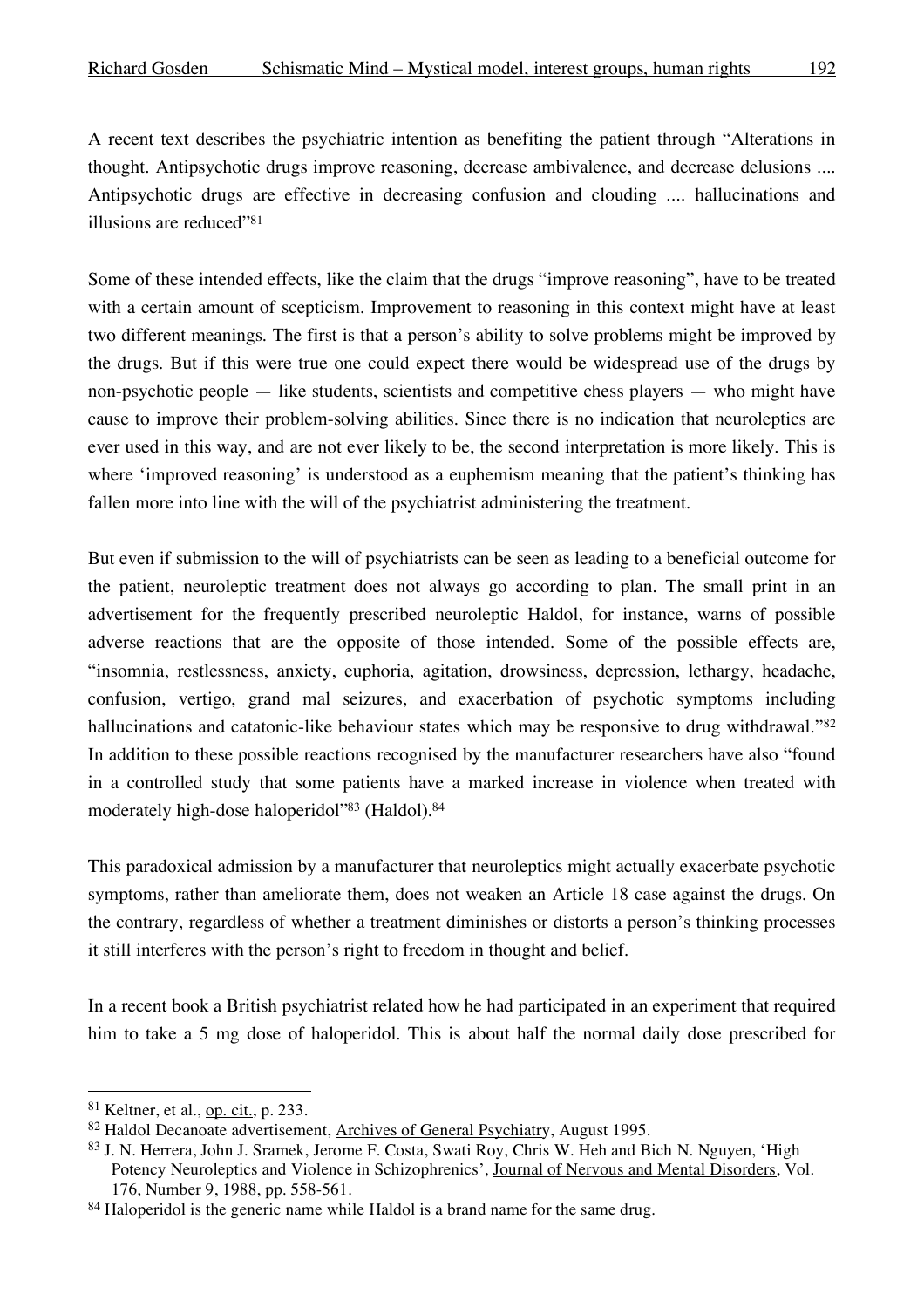adults with schizophrenia. The experiment was intended to test the affect of the drug on attention and concentration and required him to sit in front of a computer screen and perform simple tasks.

After an hour I felt terrible. The last thing I wanted to be doing was to be seated in front of that computer. Although I did not feel suicidal, I felt restless inside, as if I could not settle. On several occasions I had to get up and walk around. If I had not done so I don't know what would have happened. On two or three occasions I came close to putting my fist through the screen, because I was so intensely frustrated and bored with what was going on. This sensation was a real physical sensation located somewhere in the pit of my stomach. I felt irritated by everything that was going on at the time. The feeling persisted well into the next day, to the extent that I found it difficult to concentrate at work.85

Another psychiatrist who deliberately took a small dose of a commonly prescribed neuroleptic called Thorazine (chlorpromazine), in order to find out what it was like, wrote a description of the experience: "I felt overwhelmed by the blahs. I felt tired and lethargic, motivated to do nothing. My thinking was turned down from 78 to 16 rpms, my mouth got dry and I just didn't care all that much about anything". He went on to describe the effects he had witnessed of neuroleptics on mental patients in hospitals:

Thinking is slowed down  $-$  and at high enough doses "dissolved"  $-$  so that so-called "crazy" or "delusional" thinking is prevented (along with other kinds of thinking including creative thinking). Emotions are blunted, pushed down. The result is some degree of (often total) indifference and apathy. Sterile, zombie-like personalities result when indifference is combined with the drug's sedating effects. The sparkle, vitality and exuberance of an alive human being are cut off by these drugs.<sup>86</sup>

Surveys of patient attitudes towards neuroleptics have found that the drugs are almost universally disliked by the people who take them.87 Confirmation of this is to be found in the fact that unlike most other mind-altering drugs there is no black market for neuroleptics. <sup>88</sup> One patient described the experience of enforced treatment with neuroleptics as: "They knock you out. They cause aches and pains all through your body. They make you apathetic. They stop the whole spiritual

<sup>85</sup> Phillip Thomas, The Dialectics of Schizophrenia, Free Association Books, London, 1997, pp. 111-112. <sup>86</sup> David Richman, 'Pursuing Psychiatric Pill Pushers', Sherry Hirsch, Joe Adams, Leonard Frank, Wade

Hudson, and David Richman, eds., Madness Network News Reader, Glide, San Francisco, 1974, p. 113.

<sup>87</sup> Seth Farber, op.cit., pp. 164-165.

<sup>88</sup> Ibid., p. 166.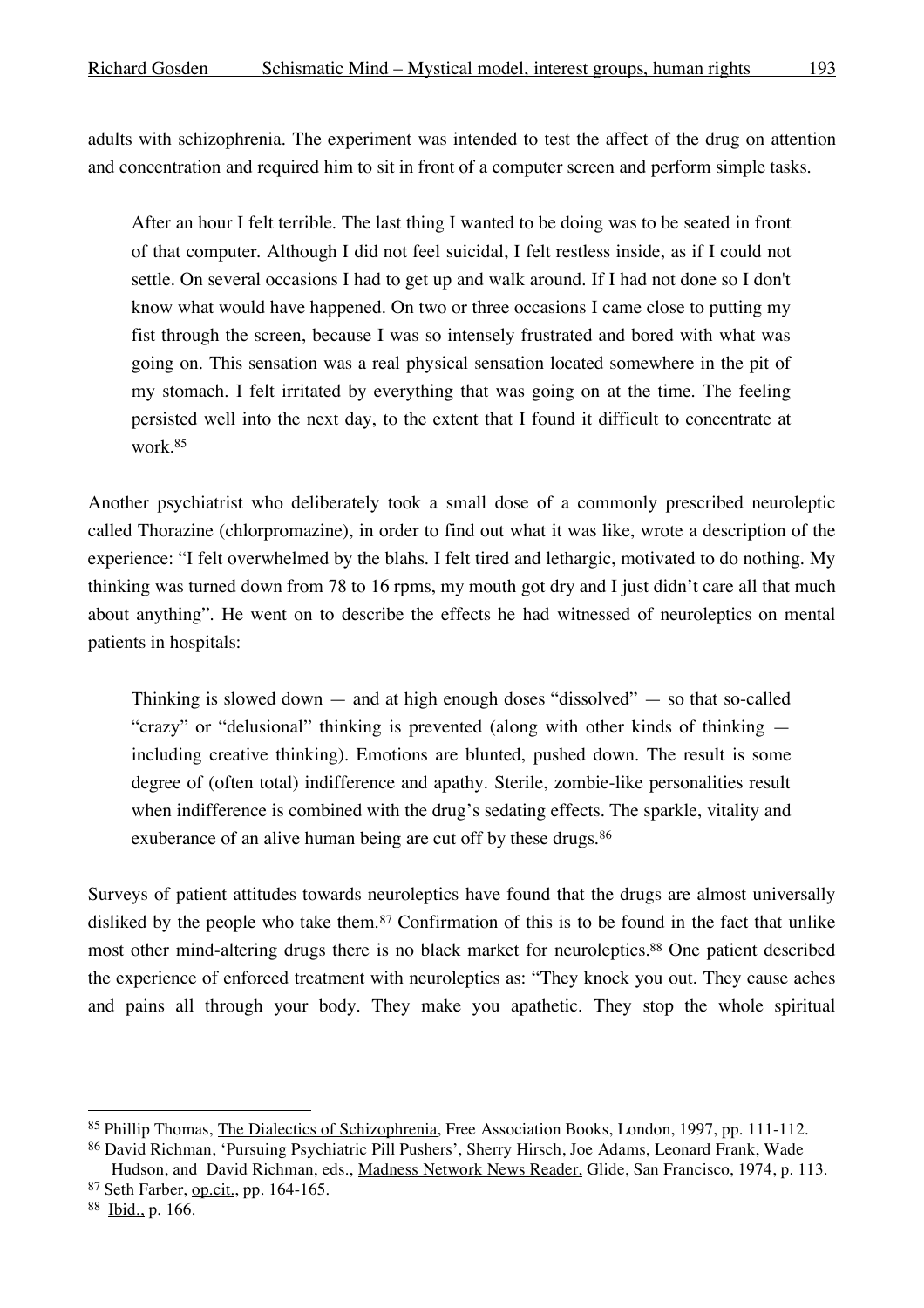transformation process. Its like putting molasses in your brain. You can't even concentrate enough to read."89

Another patient treated involuntarily with Thorazine said:

The drugs caused me all kinds of problems. I couldn't see. I couldn't read my music or see across the room. I thought my eyes were going bad. The subjective feeling is actually one of disturbance. Its important for people to know that it's not a tranquillising effect at all. What you feel is a sense of inner turmoil. Viewed from the outside you might look less agitated because you're not going to make much noise or show your spirit. I had difficulty thinking. I remember once trying to make a list of books I needed from class and not being able to finish the list. I had difficulty moving my tongue which I really resent because I still have residual effects today.90

Testimonies like those above indicate that people who are alleged to have schizophrenia and who are given involuntary treatment with neuroleptic medication will have their rights to the freedom of thought, conscience and belief violated. When the possibility of permanent brain damage from neuroleptic treatment is also taken into consideration it seems apparent that these violations do far greater harm to Article 18 rights than any benefit that might accrue to the Article 12 (ICESCR) right "to the enjoyment of the highest attainable standard of physical and mental health."91 (In fact, it could be easily argued that neuroleptic treatment does more harm than good to a person's Article 12 rights as well.)

This argument, however, might be countered from the perspective of the medical model with the claim that the new generation of 'atypical' neuroleptics appear to cause less of the extrapyramidal side effects, the group to which tardive dyskinesia belongs, than the traditional neuroleptics. However, regardless of whether 'atypicals' cause less brain damage than traditional neuroleptics, they are still used to deliberately interfere with the thoughts and beliefs of patients. This means that an Article 18 case works equally well against both traditional and 'atypical' neuroleptics.

## Human Rights Report on Freedom of Religion and Belief

In February 1997 the Australian Human Rights and Equal Opportunities Commission issued a discussion paper<sup>92</sup> on the right to freedom of religion and belief in Australia. The purpose of the

 <sup>89</sup> Ibid., p. 90.

<sup>90</sup> Ibid., p. 105.

<sup>&</sup>lt;sup>91</sup> United Nations, 'International Covenant on Economic, Social and Cultural Rights', Article 12 (1), reproduced in Satish Chandra, ed., op. cit., p. 16.

<sup>&</sup>lt;sup>92</sup> Human Rights and Equal Opportunity Commission, Free to Believe? The Right to Freedom of Religion and Belief in Australia, op.cit.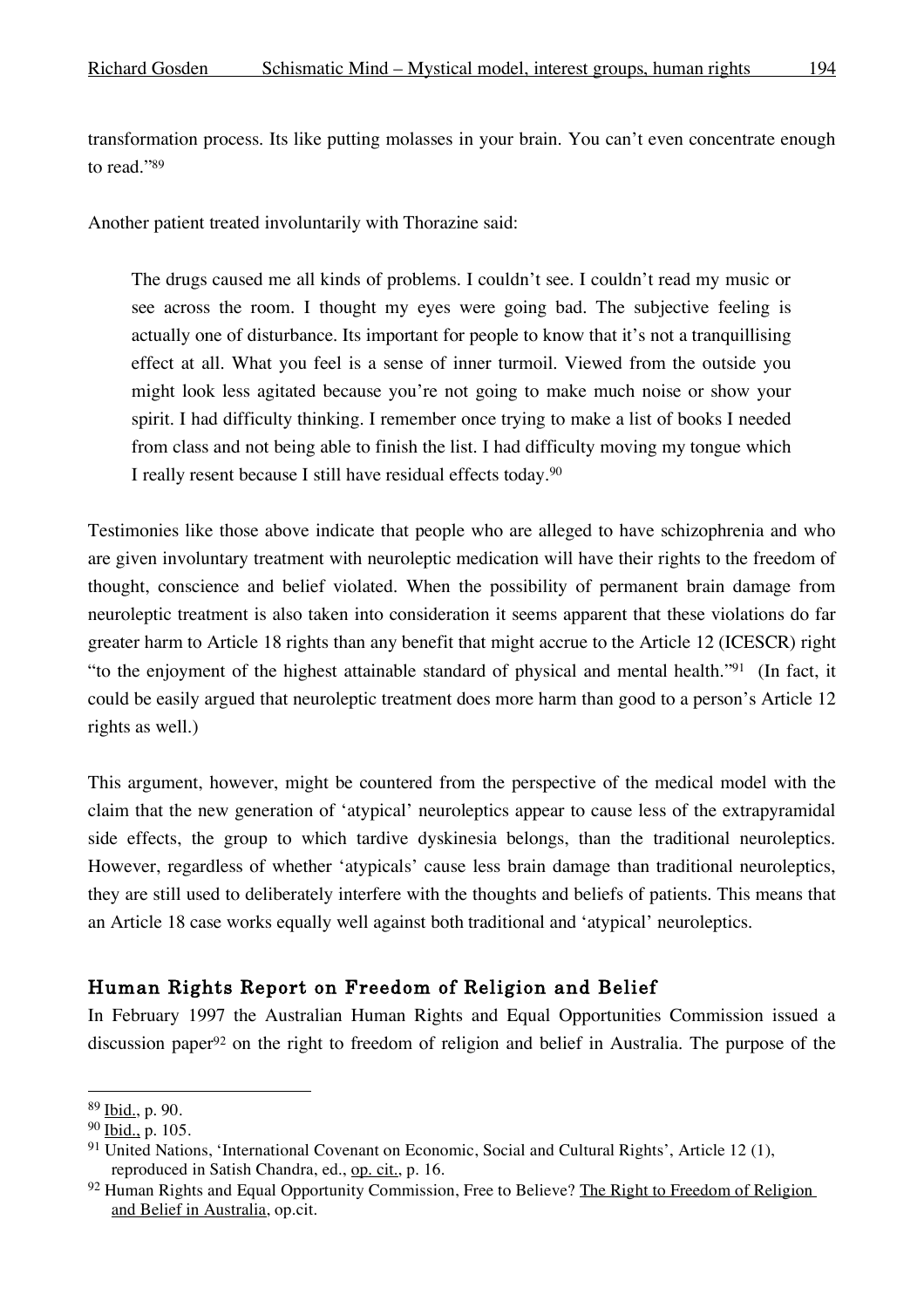discussion paper was to seek responses from interested parties prior to submitting a report and recommendations to the Commonwealth Government of Australia about the need for specific legal protection in this area. The foregoing Article 18 argument against psychiatric coercion is new and has not been tested so I made a submission to this inquiry to test the Commission's response to it. I have since been informed that my submission was the only one that questioned psychiatric practices in relation to Article 18.

In July 1998 the Commission submitted their report, Article 18: Freedom of religion and belief, <sup>93</sup> to the Commonwealth Attorney General with recommendations for legislative protection. Shortly afterwards the report was released to the public. The issue I had raised concerning routine violations of Article 18 by coercive psychiatric practices had been ignored as a topic of discussion in the report. However, where the report makes specific legislative recommendations a definition of 'belief' is given as a guide for drafting legislation. This definition specifically excludes from protection "beliefs which are caused by mental illness".94

In a subsequent telephone conversation with the Director of the Human Rights Unit,<sup>95</sup> who oversaw the writing of the report, I questioned whether this advice accords with Article 2 of the ICCPR which requires protection for all individuals without discrimination. I also pointed out that Principle 1.5 of the Principles for the Protection of Person's with Mental Illness guarantees that every person with mental illness will be able to exercise all the rights specified in the various UN Declarations and Covenants.

The response was that the Human Rights Commission; (a) believed in the existence of mental illness; and (b) believed that mentally ill people have two kinds of belief — those beliefs which are manifestations of mental illness, and which are not protected by Article 18 — and those beliefs which are not manifestations of mental illness, and which are protected by Article 18.

When I asked the Director of the Human Rights Unit the obvious questions about whether she thought medical diagnosticians could be trusted to accurately distinguish between these two kinds of belief, and whether psychiatric treatments only target beliefs that are manifestations of mental illnesses, leaving the others intact, she had no answer. She also had no answer as to why the report was only concerned with making recommendations for legislative protection of religion and belief and completely omitted to address the freedoms of thought and conscience. In fact, at first she

<sup>93</sup> Human Rights and Equal Opportunity Commission, Article 18: Freedom of religion and belief, Human Rights and Equal Opportunity Commission, Sydney, July 1998.

<sup>94</sup> Ibid., p. 27.

<sup>95</sup> Meredith Wilkie, Director, Human Rights Unit, Human Rights and Equal Opportunity Commission, Sydney, Telephone Conversation, 7 December, 1998.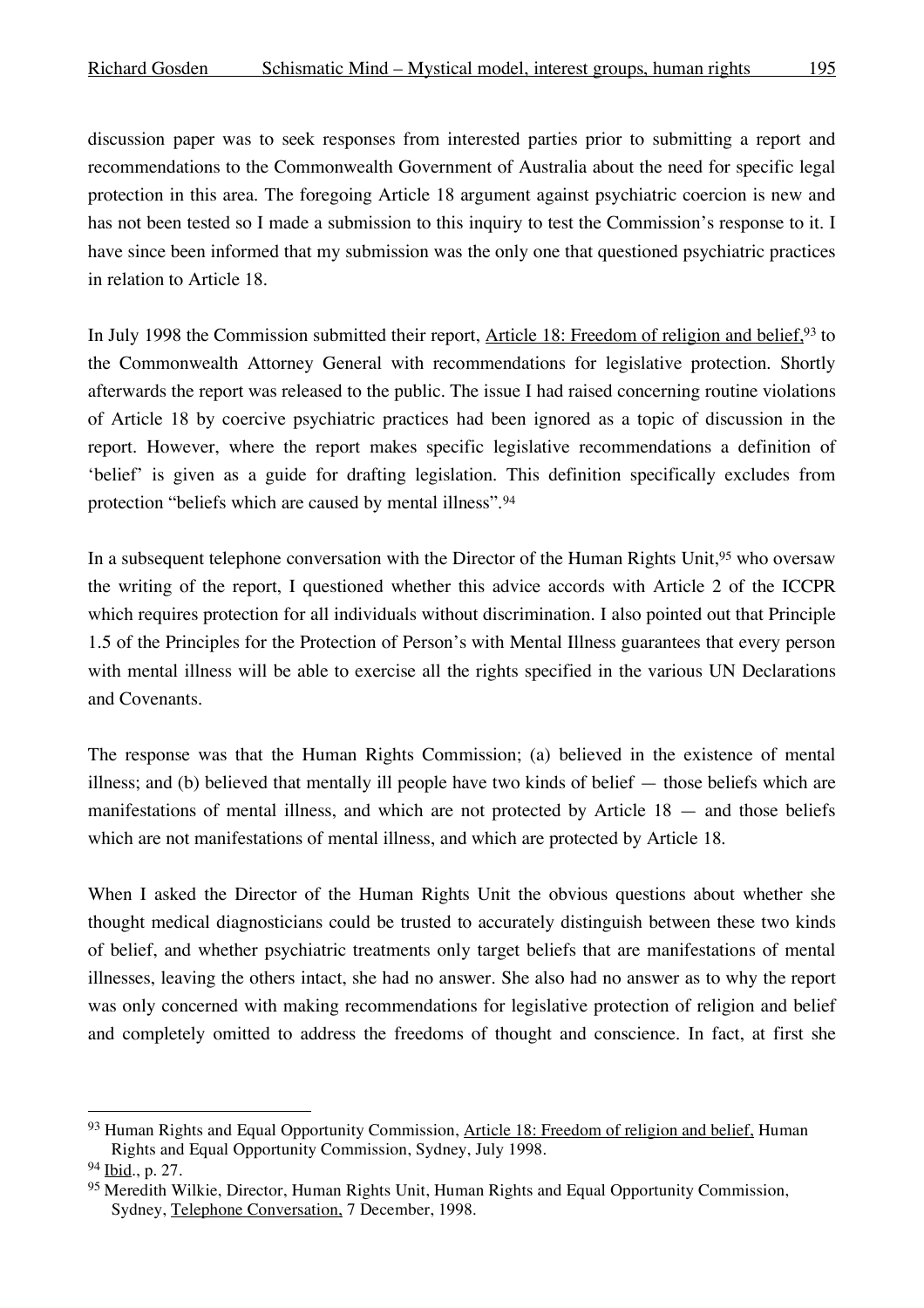claimed that thought and conscience were not covered in Article 18. This misconception was quickly corrected by reference to the relevant Article.

Towards the end of the conversation I found I had little confidence in her understanding of the process for which she had been responsible. By way of a test I asked her how many involuntary hospitalisations and community treatment orders are made each year in the state of New South Wales. The reason was to test whether her perception that there was not a human rights problem in this area was based on an informed overview of the situation. She was reluctant to answer at first but under pressure guessed it might be in the hundreds. The actual number for 1997 was almost twelve and a half thousand. This was about 20% more than 1996, and more than double the number in 1992.

Following this telephone conversation I received a letter from the Human Rights Commissioner which sought to clarify some of the issues that had been discussed and to bring the matters to closure. The Commissioner said he agreed "with a great deal of the argument"96 contained in my submission. However, he went on to say that the Human Rights Commission had already investigated the human rights problems associated with mental illness in a specific inquiry into these matters in the early 1990s. "Having dealt with the issues in such depth in that inquiry I did not consider it necessary or justifiable to deal with them again in our much more limited inquiry into religious freedom. .... Religious freedom in most respects raises other human rights issues".97

But according to the mystical model for schizophrenia the Commissioner might be wrong to uncouple the problems of religious freedom from the threat of psychiatric coercion. On top of this the report of the earlier inquiry into human rights and mental illness, which the Commissioner refers to, does not deal with the issues raised by the Article 18 argument. In fact there was a fundamental unsoundness about this inquiry in that it failed to fulfil one of its key Terms of Reference: i.e. to inquire into the human rights and fundamental freedoms of people who are alleged to be mentally ill. This failure has already been discussed in detail in Chapter 2.

It would seem, therefore, that the Article 18 argument against psychiatric coercion still remains untested.

 <sup>96</sup> Chris Sidoti, Human Rights Commissioner, Human Rights and Equal Opportunity Commission, Sydney, Personal Correspondence, 23 December, 1998.